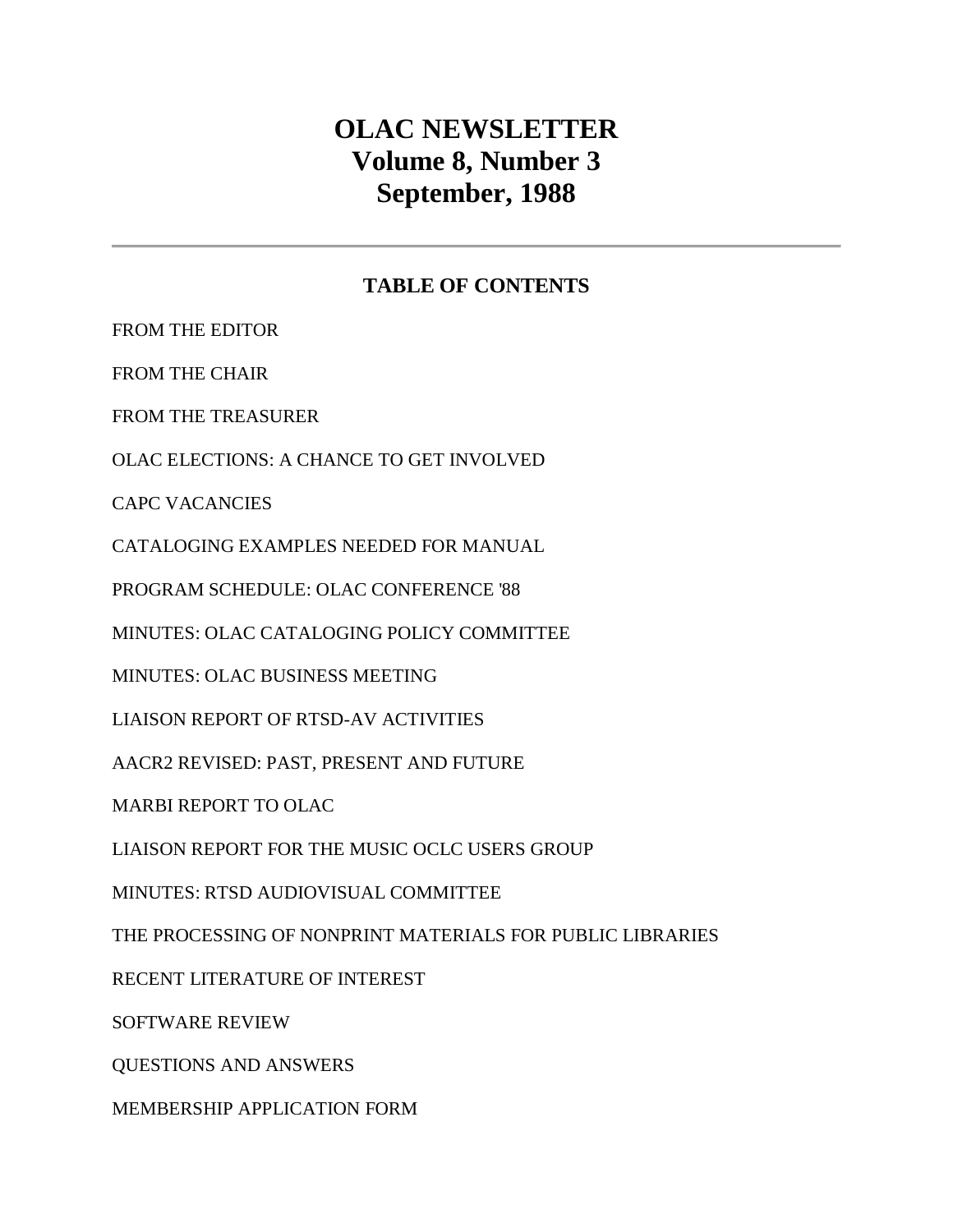### **FROM THE EDITOR**

Once again, this issue offers several chances for OLAC members to become more actively involved with this group, to learn from fellow members, and to contribute to audiovisual cataloging practice.

There are forthcoming [elections](http://ublib.buffalo.edu/libraries/units/cts/olac/newsletters/sept88.html#elections) for OLAC vice Chair/Chair Elect and for OLAC Treasurer, as well as [vacancies](http://ublib.buffalo.edu/libraries/units/cts/olac/newsletters/sept88.html#vacancies) on the Cataloging Policy Committee, a Committee that has proven to be on the cutting edge of audiovisual cataloging policy and practice.

CAPC is soliciting [examples for a manual](http://ublib.buffalo.edu/libraries/units/cts/olac/newsletters/sept88.html#manual) on cataloging unpublished audiovisual materials. Anyone who has ever struggled to catalog locally-produced materials knows both how critical these resources are for local use and how difficult they are to catalog according to national standards. You can help the Cataloging Policy Committee by submitting examples.

Finally, the [program](http://ublib.buffalo.edu/libraries/units/cts/olac/newsletters/sept88.html#schedule) for the upcoming biennial OLAC Conference is included in this issue. The program looks both exciting and very useful. The colored inserts in this issue offer you a chance to sign up for this exciting and worthwhile program.

--- Grace Agnew

The Deadline for the [vol. 8, no. 4 issue](http://ublib.buffalo.edu/libraries/units/cts/olac/newsletters/dec88.html) (December, 1988) is: **OCTOBER 22, 1988**

### **FROM THE CHAIR**

It is a great pleasure to greet you for the first time as Chair of Online Audiovisual Catalogers. For many of you, I'm sure I'm a familiar name because of my role as OCLC's liaison to OLAC. I look forward to being able to meet more at you during the coming year.

OLAC members who gathered during the ALA Annual Meeting in New Orleans spent a busy time together as reports of those meetings in the *Newsletter* will reflect. A particular highlight of those meetings was the presentation of [OLAC's award](http://ublib.buffalo.edu/libraries/units/cts/olac/newsletters/sept88.html#award) for significant contributions to AV cataloging to Sheila Intner.

One of the traditional functions of this kind of message from the Chair is to thank those who have been active in the leadership of the organization. The New Orleans meeting marked the end of Dick Thaxter's terms as Vice Chair/Chair Elect, Chair and Past Chair; he now retires from the Executive Board. Both personally and on behalf of the Board, I want to thank Dick for his service, and we all look forward to his continuing contribution to OLAC. I also want to thank J. O. Wallace for his work as Chair during the past year, and I look forward to his help during his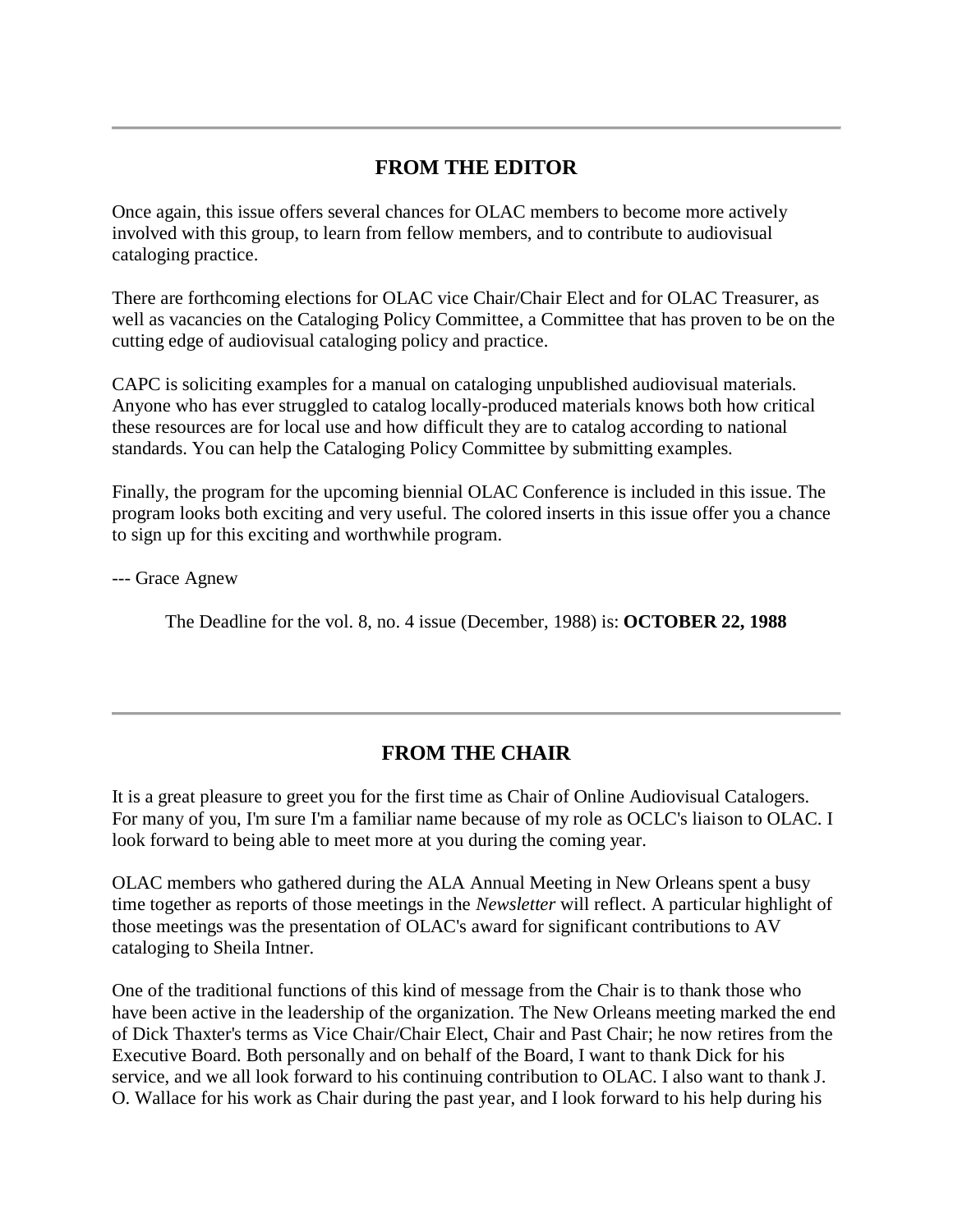year as Past Chair. Last, but certainly not least, I am especially pleased to welcome Verna Urbanski as Vice Chair/Chair Elect. Verna's contributions to OLAC are legendary and we all look forward to working with her in the coming years.

During its meetings in New Orleans, the Board reviewed plans for the November 2-4 National Conference in California. We're all excited about the program and arrangements which Bo-Gay Tong and her committee have put together. If you haven't already done so, consider joining us for these sessions. If you're a West Coast resident, it's an opportunity to catch up on the latest in the world of AV cataloging and to participate in OLAC meetings without traveling back East. For those of us in the East, it may be a last chance to escape before winter sets in. See you there!

--- Glenn Patton

### **FROM THE TREASURER Catherine Leonardi**

| Reporting period:<br>April 1, 1988 through July 13, 1988 |            |
|----------------------------------------------------------|------------|
| Account balance Apr. 11, 1988                            | \$4,939.01 |
| <b>INCOME</b>                                            |            |
| Interest                                                 | 88.19      |
| Back Issues                                              | 5.00       |
| Membership (10 new, 17 renew)                            | 382.00     |
| Treasurer error in v.8, #1 memberships                   | $-13.00$   |
| TOTAL INCOME                                             | 462.19     |
| <b>TOTAL</b>                                             | \$5,401.86 |
| <b>EXPENSES</b>                                          |            |
| Newsletter v. 8, no. 1 (remainder)                       | 451.13     |
| Newsletter v. 8, no. 2 (advance)                         | 100.00     |
| ALA San Antonio room fees                                | 90.00      |
| ALA New Orleans                                          |            |
| Board Stipends                                           | 500.00     |
| MARBI Stipend                                            | 100.00     |
| Board dinner                                             | 80.41      |
| Treasurer postage                                        | 23.10      |
| Plaque                                                   | 115.12     |
| OLAC fall 1988 conference                                |            |
| Printing                                                 | 25.56      |
|                                                          | 8.15       |
| Postage                                                  |            |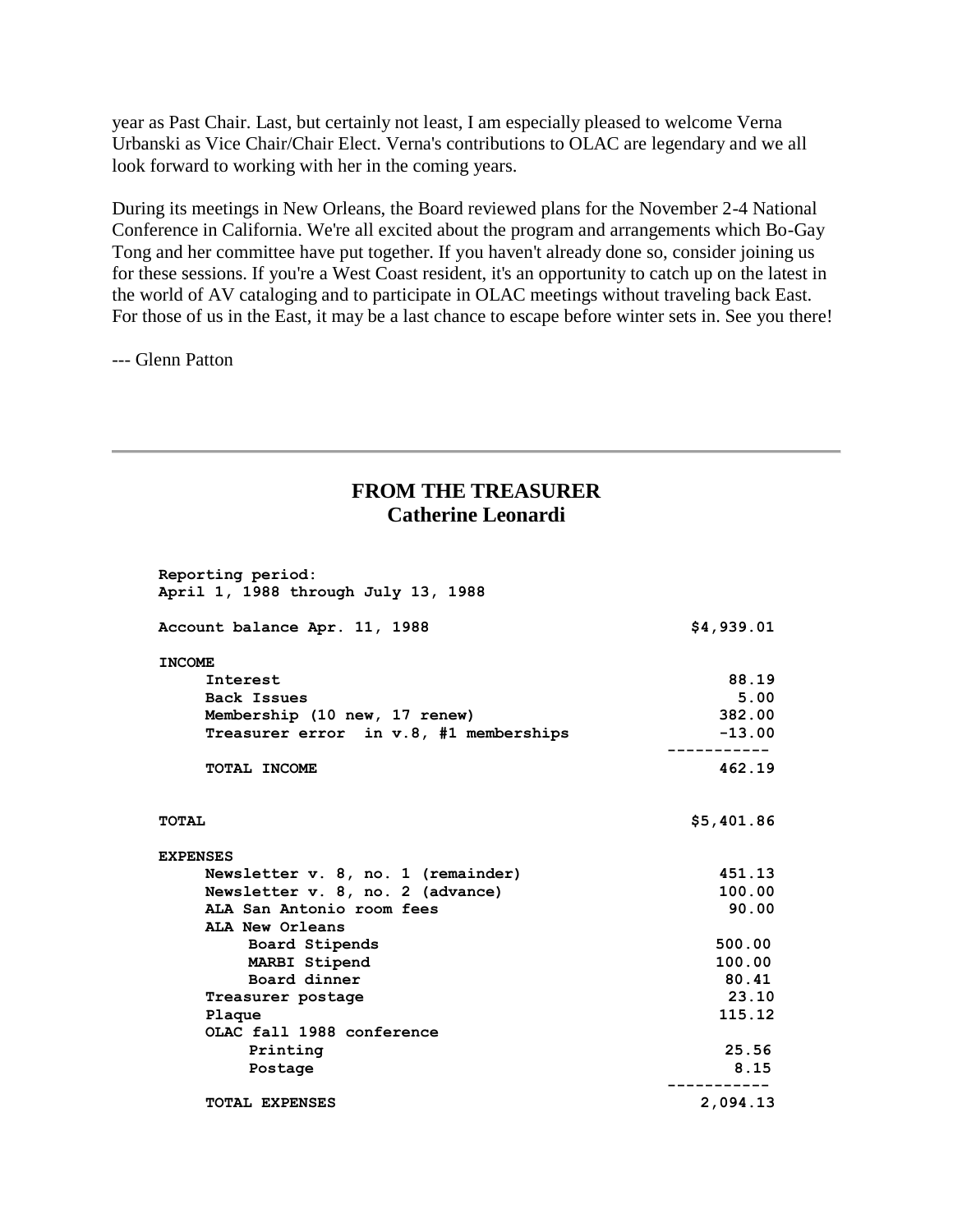| Account balance July 13, 1988<br>CD at 7.1% matures 11/88 | \$3,301.13<br>6,000.00 |
|-----------------------------------------------------------|------------------------|
| TOTAL OLAC ASSETS                                         | \$9,307.13             |
| Current membership: 566                                   |                        |

### **OLAC ELECTIONS: A Chance to Get Involved**

OLAC is once again calling for volunteers for two positions on the OLAC Executive Board. This is an excellent opportunity to participate in a dynamic library group! The 1989 ballot for Vice Chair/Chair Elect and Treasurer of the Online Audiovisual Catalogers, Inc. (OLAC) will appear in the [March 1989 issue](http://ublib.buffalo.edu/libraries/units/cts/olac/newsletters/mar89.html) of the *OLAC Newsletter*. Members interested in running for either office must apply by January 8, 1989.

The Vice Chair/Chair Elect is elected annually at the June meeting and serves a one-year term as Vice Chair, immediately afterward assuming the post of Chair for one year. (S)he performs all duties delegated by the Chair of the Executive Board and presides over official meetings when the Chair cannot preside. The Vice Chair/Chair Elect must attend all business meetings while holding office. When this is impossible, (s)he must find a substitute at least two weeks before the meeting in question.

The Treasurer serves a two-year term, the election to be held in years alternating with those of the Secretary's election, i.e the next Treasurer serves from fall, 1989 through summer, 1991. The Treasurer attends all business meetings and must meet the same attendance requirements as the Vice Chair/Chair Elect. The Treasurer receives and disburses all funds for the organization and keeps accurate accounts of income and disbursements. The Treasurer prepares quarterly financial reports for publication in the *OLAC Newsletter* and semi-annual reports for presentation at OLAC business meetings. Upon the vote of the OLAC Executive Board, the Treasurer has financial power-of-attorney to allow the Treasurer to invest, with good judgment, OLAC funds in federally-guaranteed bank accounts, certificates of deposit, etc. As membership coordinator, the Treasurer maintains a file of current OLAC members; processes new memberships; and answers questions concerning memberships, fees and claims/requests for back issues of the *OLAC Newsletter*. The Treasurer maintains runs of back issues of the *OLAC Newsletter* for sale and, as organization archivist, maintains files of correspondence and other OLAC documentation. Membership information needs to be stored on an IBM-PC or compatible computer file.

Members of the Executive Board receive a small stipend for attending business meetings at ALA national conferences. If you wish to volunteer for either position, please submit a brief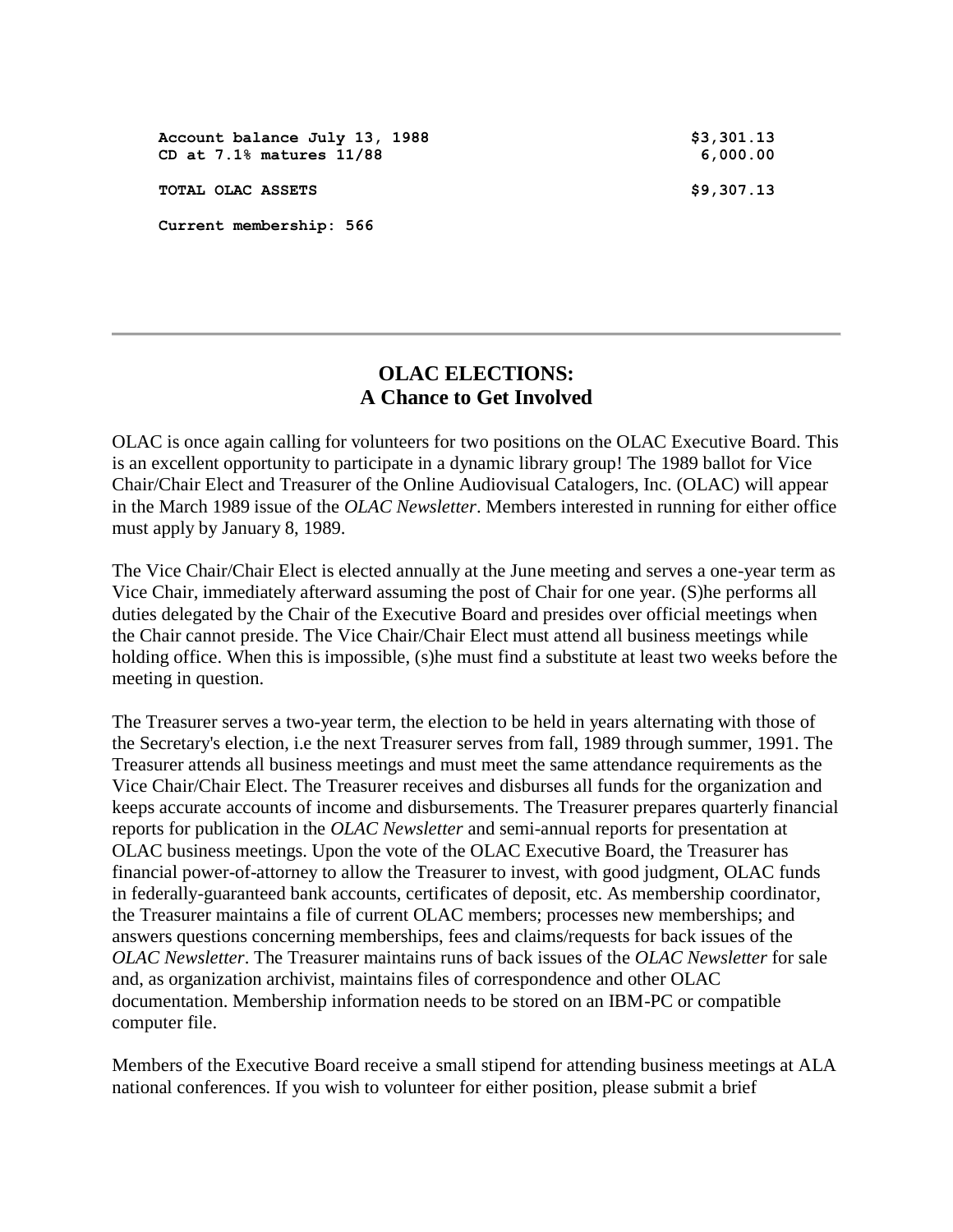description of your qualifications and professional activities to be printed with the membership ballot in the March issue of the *OLAC Newsletter.*

### THIS DESCRIPTION MUST BE SUBMITTED BY JANUARY 8, 1989.

If someone nominates you, the Nominating Committee will call you to ascertain your willingness to serve. At that time a brief resume and campaign statement will be solicited.

If you would like to volunteer for either of these positions, please send a letter by JANUARY 8, 1988 indicating your interest and qualifications to either:

Richard Thaxter, Head, Audiovisual Section Materials Cataloging Div. Library of Congress Washington, D.C. 20540

Bernard Karon, Chief Science Cataloger University of Minnesota 160 Wilson Library Minneapolis, MN 55455

### **GET INVOLVED IN OLAC! CAPC VACANCIES**

We are once again soliciting volunteers for the OLAC Cataloging Policy Committee (CAPC). CAPC represents the "concerns of audiovisual catalogers in matters relating to the formation, interpretation, and implementation of national and international cataloging standards and related matters." Members serve a two year term.

Qualified candidates will either currently catalog AV materials or have equivalent experience. Candidates will have three years of qualifying experience before appointment to CAPC. Additionally, candidates should interact regularly with online cataloging systems or have demonstrable knowledge of such systems. Candidates must be willing to commit time and funds as necessary to meet at ALA Midwinter and Annual Conferences for the purpose of conducting CAPC business.

Appointments are made by the Chair of OLAC, following consultation and review of applications by the current Executive Board and the current Chair of CAPC. New members will be appointed at the January Board Meeting, will be notified immediately by the Chair of OLAC, and will receive all CAPC mailings from that point forward. New CAPC members, while not voting members until their term takes effect following the ALA annual meeting, should expect to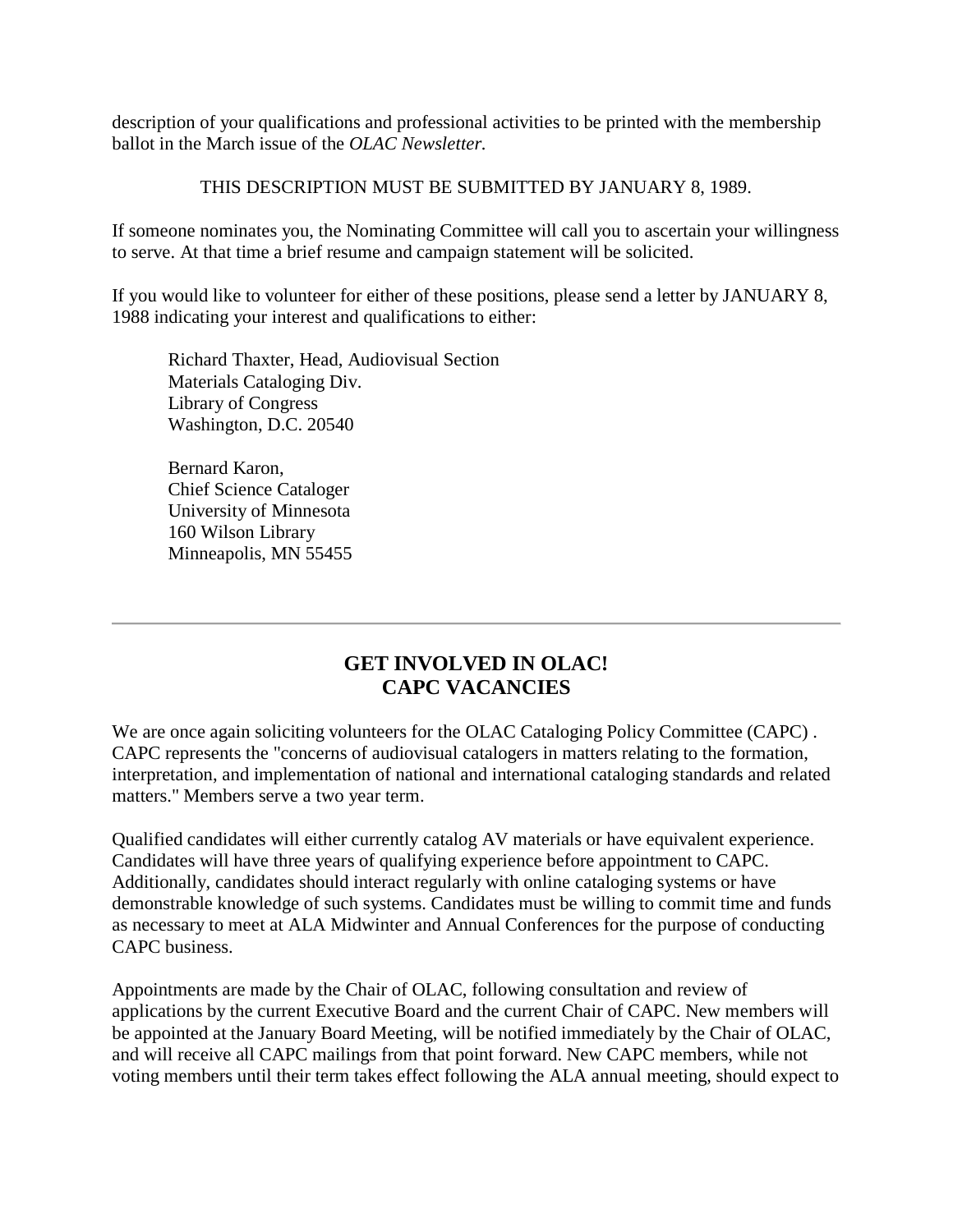attend the CAPC meeting and may volunteer for, or be assigned, projects for the following sixmonth period.

If you are a member of OLAC and are interested in serving on CAPC, submit a recent resume and a cover letter which addresses your qualifications. Send applications to Glenn Patton, Current Chair of OLAC, at the following address:

Glenn Patton OCLC 6565 Frantz Road Dublin, Ohio 43017

## **CATALOGING EXAMPLES NEEDED FOR MANUAL!**

Members of the OLAC Cataloging Policy Committee are current ly preparing a manual of cataloging examples for unpublished nonprint materials. The manual will focus on chapters six through ten of AACR2 and will be concerned with materials that would be cataloged using AACR2. Please note that the materials treated will neither be historical nor archival in nature, and that MARC coding will not be covered.

The Committee is soliciting samples of cataloged materials, or materials needing to be cataloged, for inclusion in the manual. Please send photocopies of chief sources and accompanying materials that may be of help. Also include any "at hand" information that would be available and of use during the cataloging process. The Committee's objective is to focus on practical treatment of this type of material and to discuss some of the common sense approaches experienced catalogers have taken with the processing of unpublished nonprint items. The Committee feels that one of the most helpful approaches would be to furnish numerous examples of cataloging for unpublished nonprint materials, based on "real life" surrogates. While Chapter 6 materials will focus primarily on spoken language materials (proceedings of conferences, poetry readings, sermons, etc.), this does not preclude other types of library holdings.

If you have examples that could possibly be included in this manual, please forward the information to Bernard Karon at the address below. Please include your name and telephone number with any materials submitted. This will allow Committee members to call to verify any information they might need about your example(s). If you have any questions about what is needed, please contact any of the Committee members. Committee membership includes:

Verna Urbanski (904) 646-2550

Bao-Chu Chang (919) 737-2603

Bernie Karon (612) 625-5050

Please send examples to: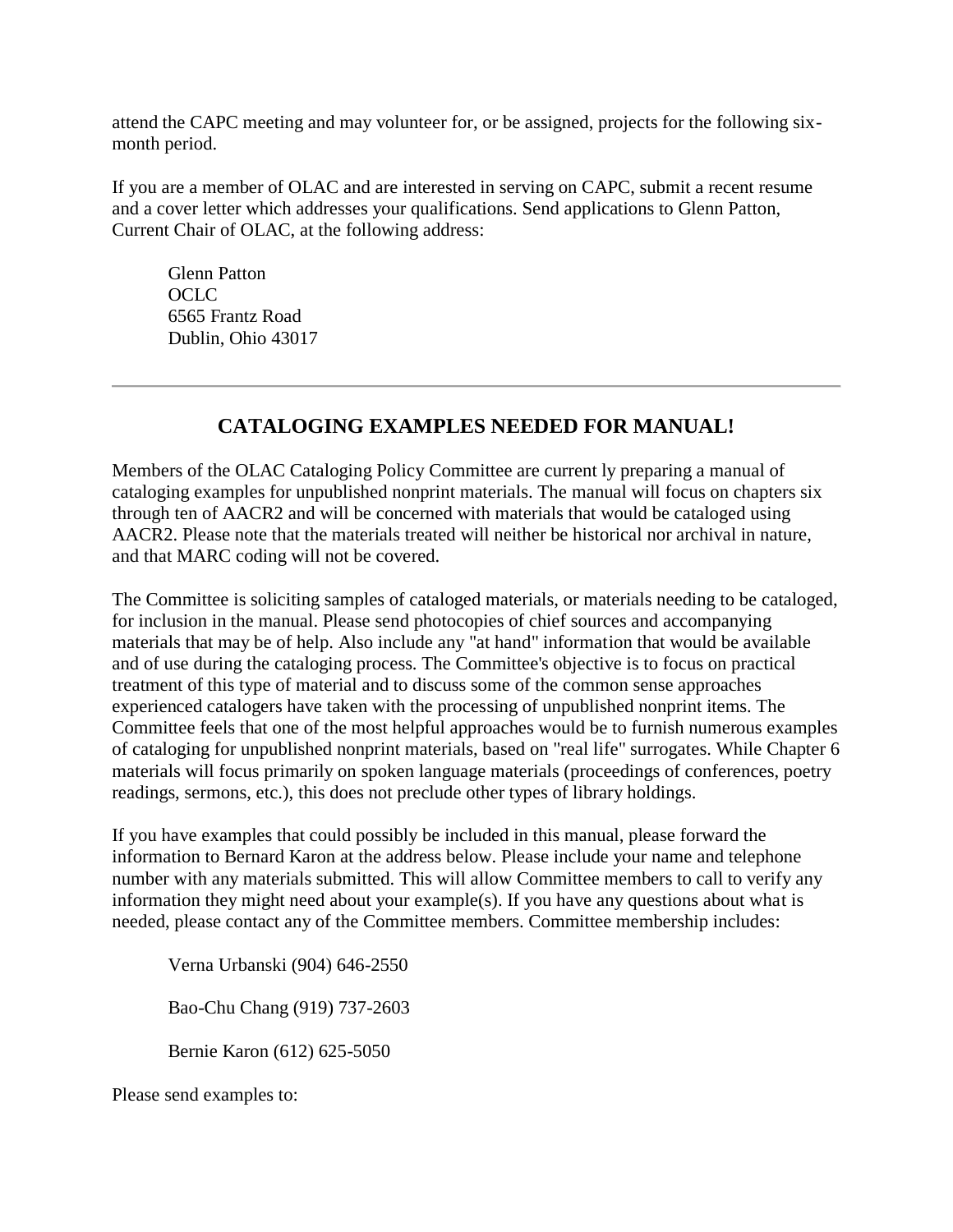Bernard Karon Chief Science Cataloger University of Minnesota 160 Wilson Library Minneapolis, MN 55455

### **PROGRAM SCHEDULE Decision-Making for AV Catalogers Online Audiovisual Catalogers Conference '88 Pacifica Hotel and Conference Center, Culver City, California November 2-4, 1988**

#### **Wednesday, November 2**

#### **9:30 - 11:30 OPTIONAL TOUR:**

Academy of Motion Picture Arts and Sciences Library, Beverly Hills. (Transportation on your own.) **12:00 - 1:30 REGISTRATION**

#### **1:30 - 3:00 GENERAL SESSION**

**Bo-Gay Tong** Conference Chair Welcoming remarks.

#### **Glenn Patton**

Marketing and User Services, OCLC Chair of OLAC's welcome.

**Dorothy Anderson** Graduate School of Library and Info. Science, UCLA Keynote address I: "The Personal Power of Decision-Making"

#### **3:00 - 3:30 BREAK**

#### **3:30 - 5:00 WORKSHOPS AND SMALL GROUP SESSIONS (choice of one)**

**Group 1:** Cataloging of Unpublished Non-Print Material: panel discussion and question and answer session, Verna Urbanski, Cataloger, University of North Florida

**Group 2:** Cataloging of Computer Software. Ann Fox, Senior Descriptive Cataloger, Audiovisual Section, Library of Congress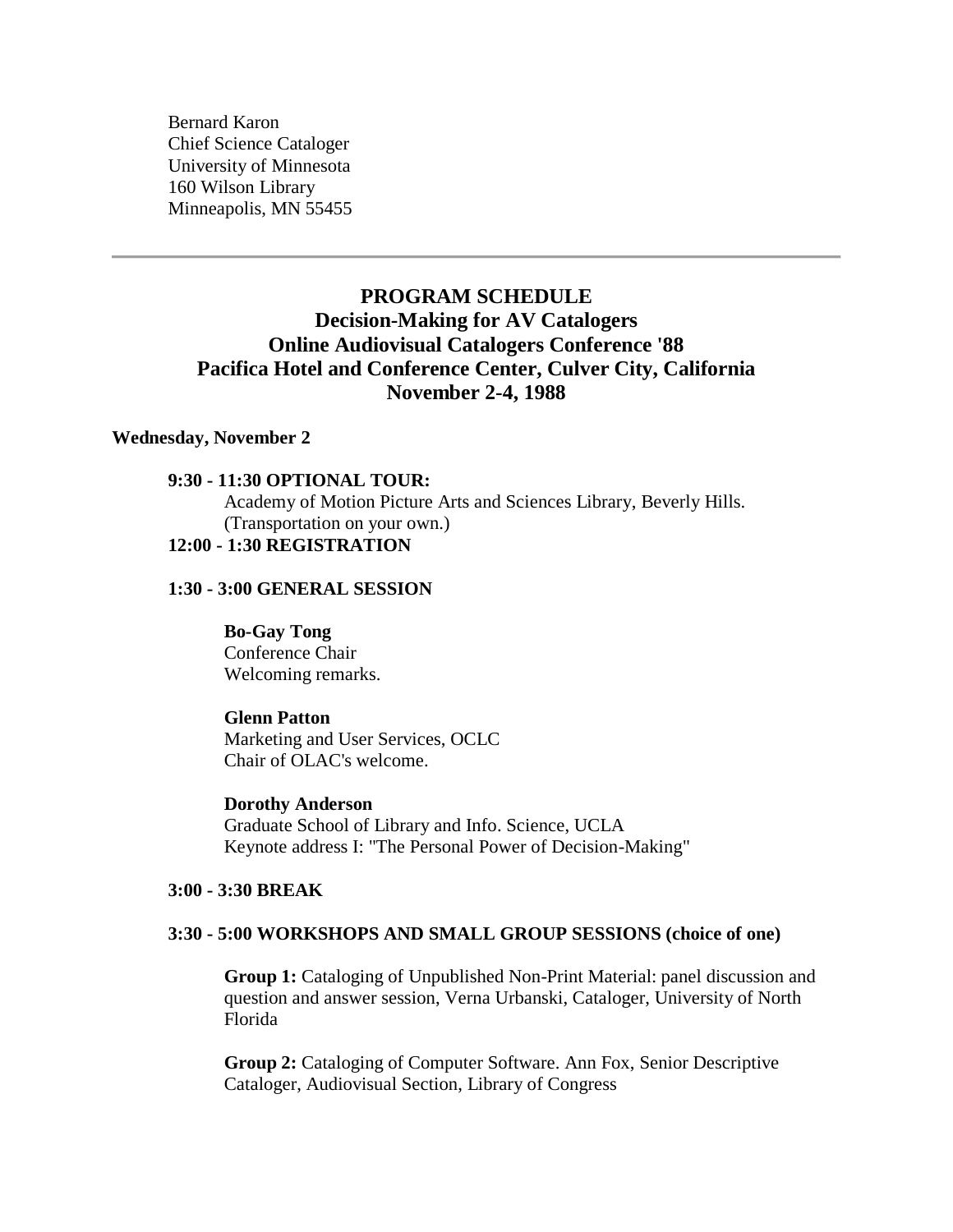**Group 3:** Packaging and Labeling of Audiovisual Materials. Karen Driessen, Media Librarian, Instructional Materials Service, University of Montana

**Group 4:** Cataloging of videorecordings (including videodiscs and music videos). Glenn Patton

#### **5:00 - 6:00 NO-HOST RECEPTION Thursday, November 3 8:00 - 9:00 CATALOGING POLICY COMMITTEE HEARING** Dorian Martyn, CAPC Chair

#### **9:00 - 10:30 WORKSHOPS AND SMALL GROUP SESSIONS**

All four sessions given Wednesday afternoon will be repeated here. (See Wednesday, 3:30 - 5:00.)

#### **10:30 - 10:45 BREAK**

#### **10:45 - 12:00 GENERAL SESSION**

#### **Gordon Theil**

Librarian, UCLA Music Library Accommodating Music and Sound Recordings in Local Systems

Respondents will address considerations for other AV formats: Susie Gegenhuber (GEAC), Sheila Smyth (LS2000), Verna Urbanski (NOTIS).

#### **12:00 - 1:45 LUNCH (provided),**

OLAC Business Meeting following

#### **2:00 - 2:45 Bus ride to UCLA**

#### **3:00 - 3:45 UCLA LIBRARY TOURS (choice of one)**

**Tour 1:** Archives of Popular American Music (Victor Cardell, Head)

**Tour 2:** Institute of Social Sciences Research Data Archive and demo of data files database (Elizabeth Stephenson, Data Librarian)

**Tour 3:** Map Library (Carlos Hagen-Lautrup, Head)

**Tour 4:** Presentation on the UCLA Film and Television Archive database on ORION (Martha Yee, Cataloging Supervisor)

#### **4:00 - 4:45 UCLA LIBRARY TOURS (choice of one)**

Tours given during the 3:00-3:45 period will be repeated here.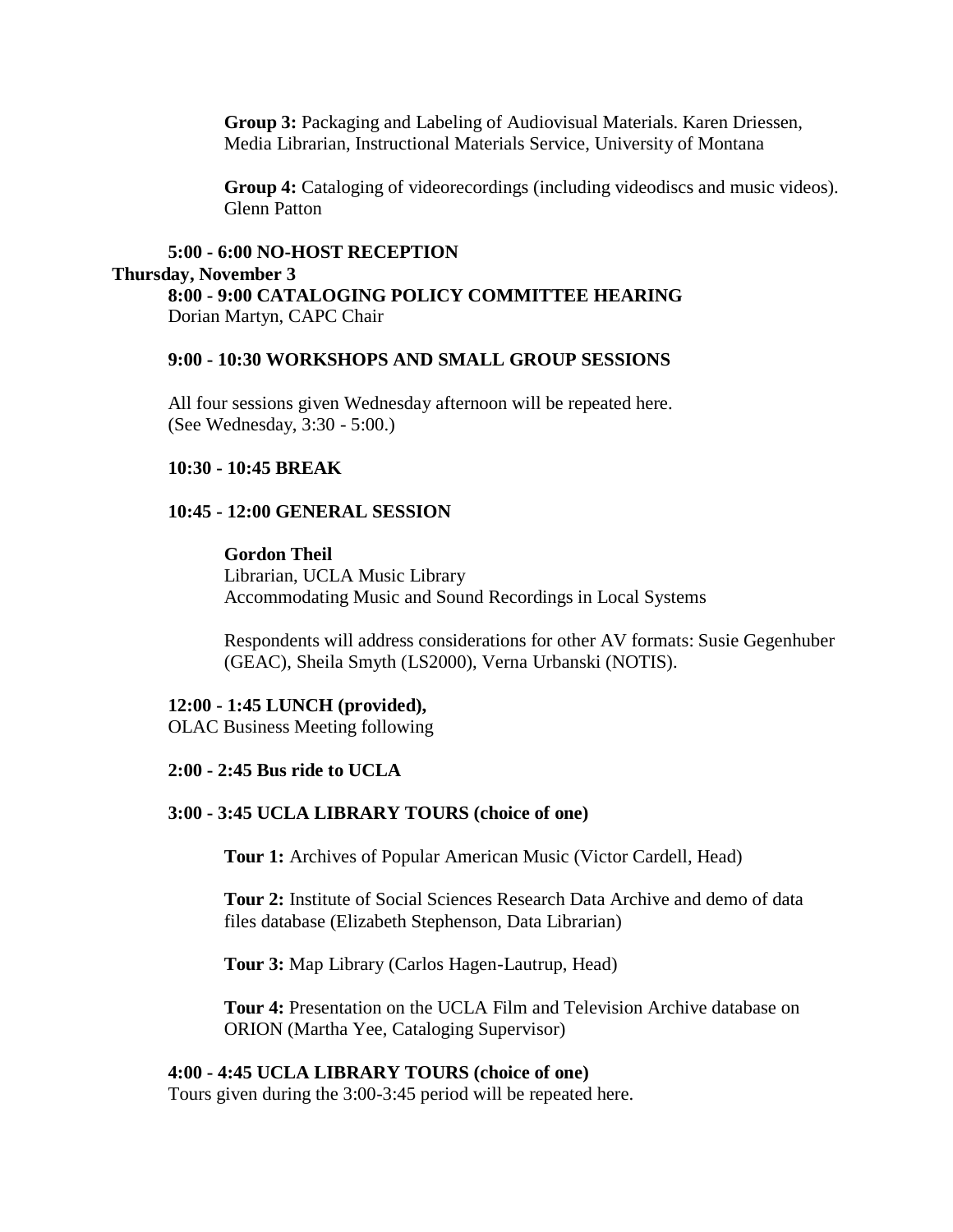#### **4:45 - 5:30 BREAK**

#### **5:30 - 6:45 GENERAL SESSION (UCLA Melnitz Hall)**

#### **Eddie Richmond**

Curator, UCLA Film and TV Archive Preservation/Conservation Activities at the UCLA Film and Television Archive

#### **7:00 - 7:30 Bus ride returning to conference hotel.**

#### **Friday, November 4**

#### **9:00 - 10:00 QUESTION & ANSWER SESSION**

AV cataloging and format problem-solving with Glenn Patton, OCLC; Ed Glazier, RLG; Ann Fox, Library of Congress; Verna Urbanski, University of North Florida; and Sheila Intner, Simmons College. Bring your questions and problems.

#### **10:00 - 12:00 GENERAL SESSION**

**Ann Fox**

Library of Congress report.

#### **Ed Glazier**

Research Libraries Group RLG/RLIN report.

#### **Glenn Patton**

OCLC report.

#### **Sheila Intner**

Graduate School of Library and Info. Science, Simmons College Keynote address II: "Decision-Making for AV Catalogers." Wrap-up remarks.

#### **12:00 - 1:00 LUNCH (on your own)**

#### **1:00 - 6:00 OPTIONAL TOURS (choice of one)**

Tour cost: \$8.00 to defray the cost of bus transportation.

**Tour A:** Getty Center for the History of Art and the Humanities (Santa Monica) Includes demonstration of cataloging system for visual materials (STAR) and tour of Photo Archives.

**Tour B:** Los Angeles County Public Library's Asian Pacific Resource Center (Montebello) and Chicano Studies Resource Center (East Los Angeles)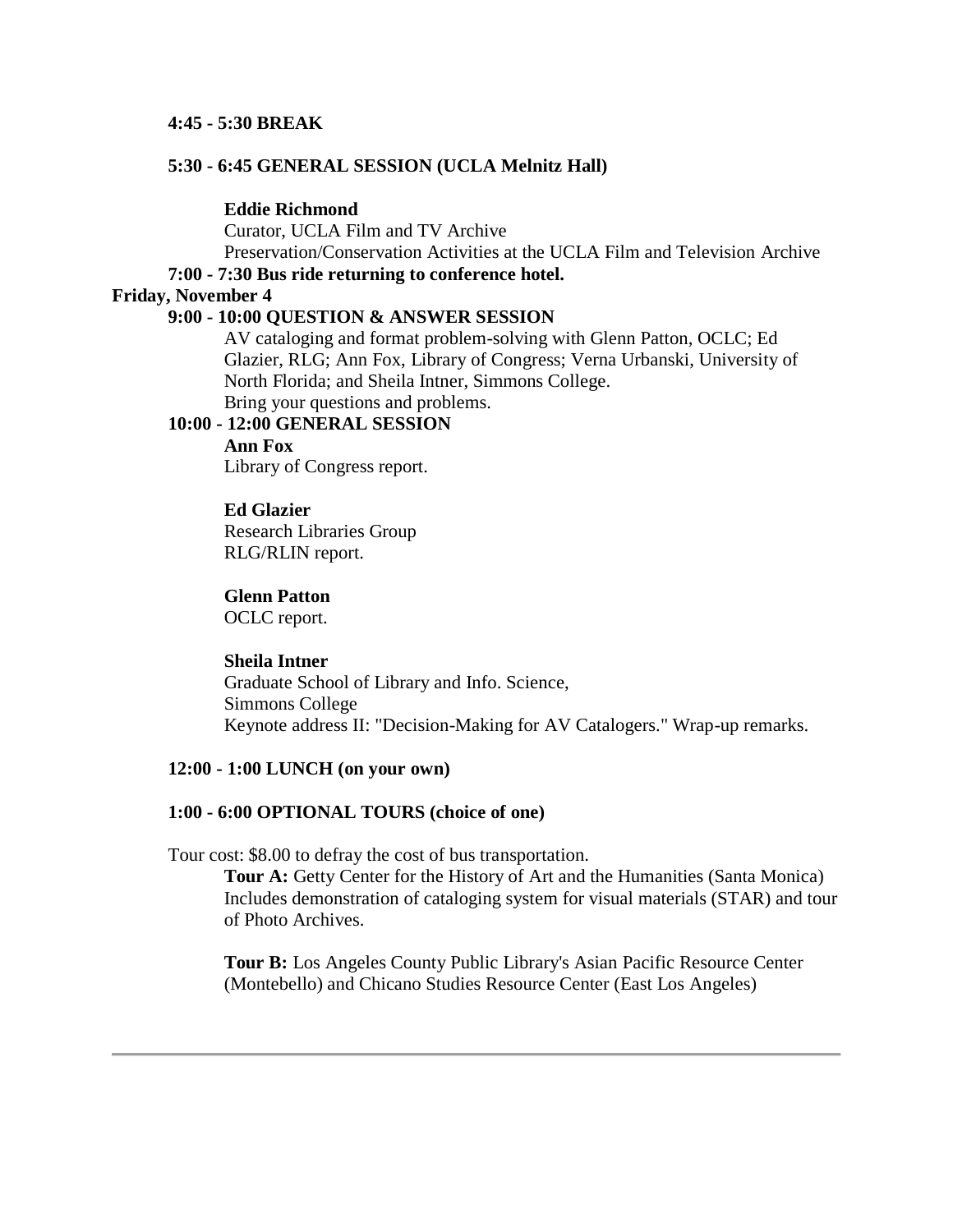### **MINUTES OLAC CATALOGING POLICY COMMITTEE ALA MIDWINTER JANUARY 7, 1988**

The meeting began at 8 PM at the Four Seasons Hotel.

- 1. Ben Tucker of the Library of Congress asked the Committee for an opinion on capitalization in cataloging microcomputer software. Brand names often have capitalization in the middle of strung-together words (e.g. WordPerfect). To use this capitalization in cataloging would be inconsistent with AACR2, where lowercase letters would be used except at the beginning of a title. For 245 (title) entries, LC would like to follow AACR2, using lowercase. LC is trying to follow the piece for subject headings. CAPC concurred that this seems to be the best policy to follow.
- 2. A report was made on the survey conducted regarding parenthetical qualifiers. Most respondents did not have problems with parenthetical qualifiers. The problems, when reported, seem to be system-specific. CAPC will not take any action on this topic at the present time.
- 3. Verna Urbanski reported progress on the manual for locally-produced materials. Surrogates and cataloging are still needed for examples. The manual should be revised or updated on an ongoing basis after publication; recommendations and guidelines can be expected to change based on new rule interpretations, There was a discussion as to whether or not the manual should be held until after the new AACR2 revision has been published. Bao, Bernie and Verna will get together and try to have more information out to Committee members in the spring. Comments should be returned within one month.
- 4. There was discussion concerning the need to prepare a manual on physical processing of non-print. Verna has received many inquiries about physical processing . Sheila Smyth and Karen Driessen will check to see if there are any other manuals or books currently available that will fill this need. There will be further discussion at ALA in New Orleans.
- 5. Bo-Gay reported the meeting times for the MARBI format integration discussions. Any comments or questions regarding this topic should be sent to Bo-Gay.
- 6. John Attig announced that CONSER is looking for someone who has worked with nonprint serials to serve on a subcommittee discussing format integration. Anyone interested should contact Gary McCone.
- 7. Martha Yee announced that the broadcast date and time field will be discussed at MARBI on Saturday. This is a discussion paper only, and no action is anticipated at this time.

The meeting adjourned at 10:15 PM. Submitted by Dorian Martyn CAPC Chair

### **MINUTES OLAC BUSINESS MEETING**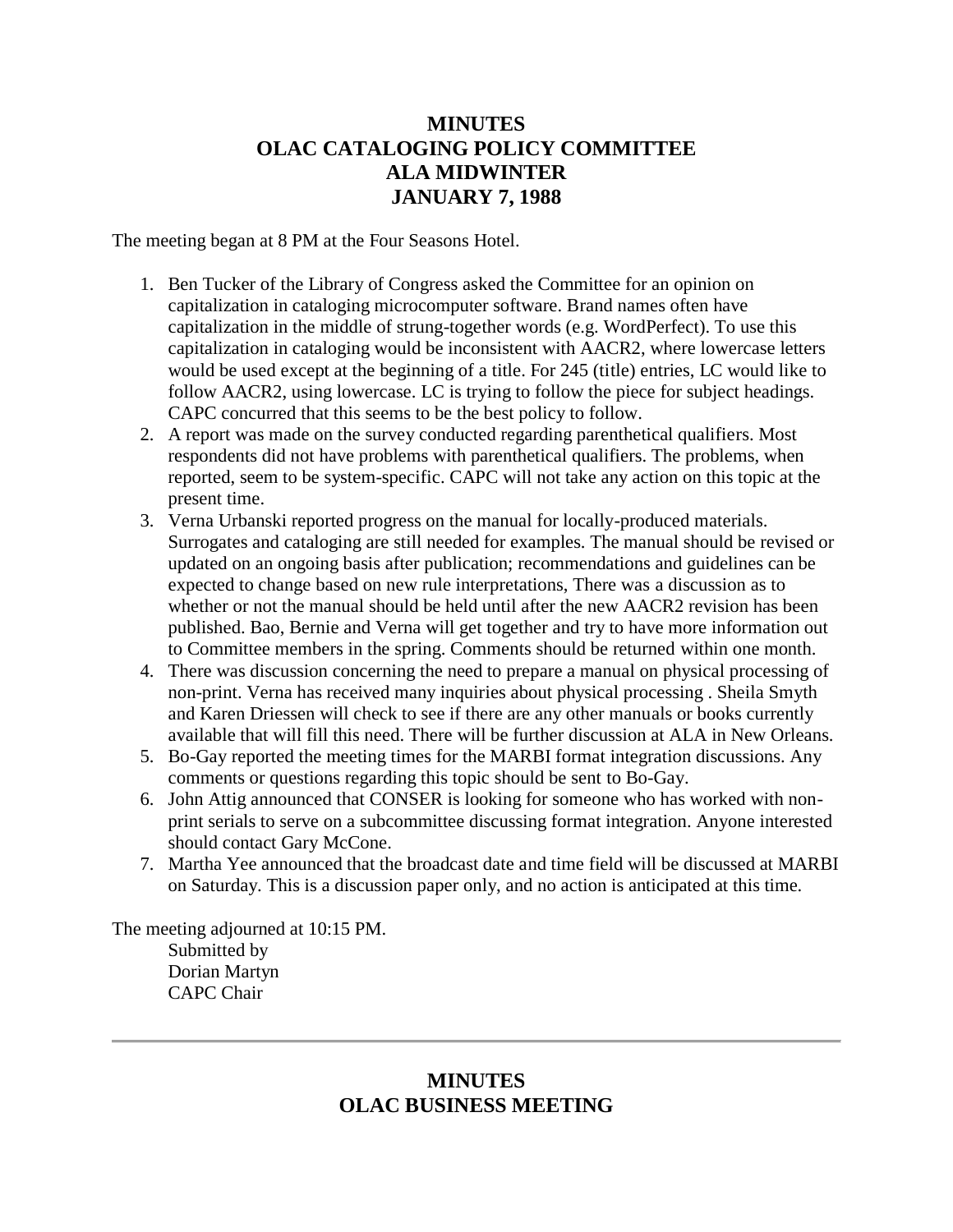### **July 9, 1988 Meridien Hotel New Orleans, Louisiana 8:00 PM**

The meeting was called to order at 8:00 PM by J.O. Wallace, and the [minutes](http://ublib.buffalo.edu/libraries/units/cts/olac/newsletters/mar88.html#business) of the last meeting were approved. Board members present, along with J.O. Wallace, Chair, were: Grace Agnew (Newsletter Editor), Susie Gegenhuber (Secretary), Catherine Leonardi (Treasurer), Glenn Patton (Vice Chair/Chair Elect) and Dick Thaxter (Immediate Past Chair). 21 others attended the meeting.

#### 1. **New Officers: J.O. Wallace**

Newly elected officers are: Verna Urbanski, Vice Chair/Chair Elect, and Susie Gegenhuber, Secretary. Glenn Patton takes over as Chair after the ALA conference.

#### 2. **Treasurer's Report: Cathy Leonardi**

OLAC has 566 paid members for 1988 and expects to have close to 600. Our regular bank account has a little over \$4000, and our CD is worth \$6000. Cathy asks for multi-year renewals, if possible.

Dick Thaxter is working on a membership directory, and has created a new membership form so that we can gather more information about members. Dick has designed a new membership form on DBase III, replacing the old PC-based file.

#### 3. **Newsletter Report: Grace Agnew**

The last issue of the newsletter was mailed two weeks prior to ALA, although the post office was backlogged, due to the upcoming Democratic National Conference. The deadline for the [next issue](http://ublib.buffalo.edu/libraries/units/cts/olac/newsletters/dec88.html) is July 29, 1988.

### 4. **OLAC Conference '88: Bo-Gay Tong**

The OLAC Conference will be held at the Pacific Hotel and Conference Center in Los Angeles on November 2-4, 1988. The theme is: Decision Making for AV Catalogers and the program will include keynote speakers Sheila Intner and Dorothy Anderson, workshops and tours of local AV libraries such as the Getty Center and the Academy of Motion Picture Arts and Sciences. The fee is \$35 for OLAC members and \$45 for nonmembers. For more information and for registration forms, contact:

Bo-Gay Tong 1711 Glendon Avenue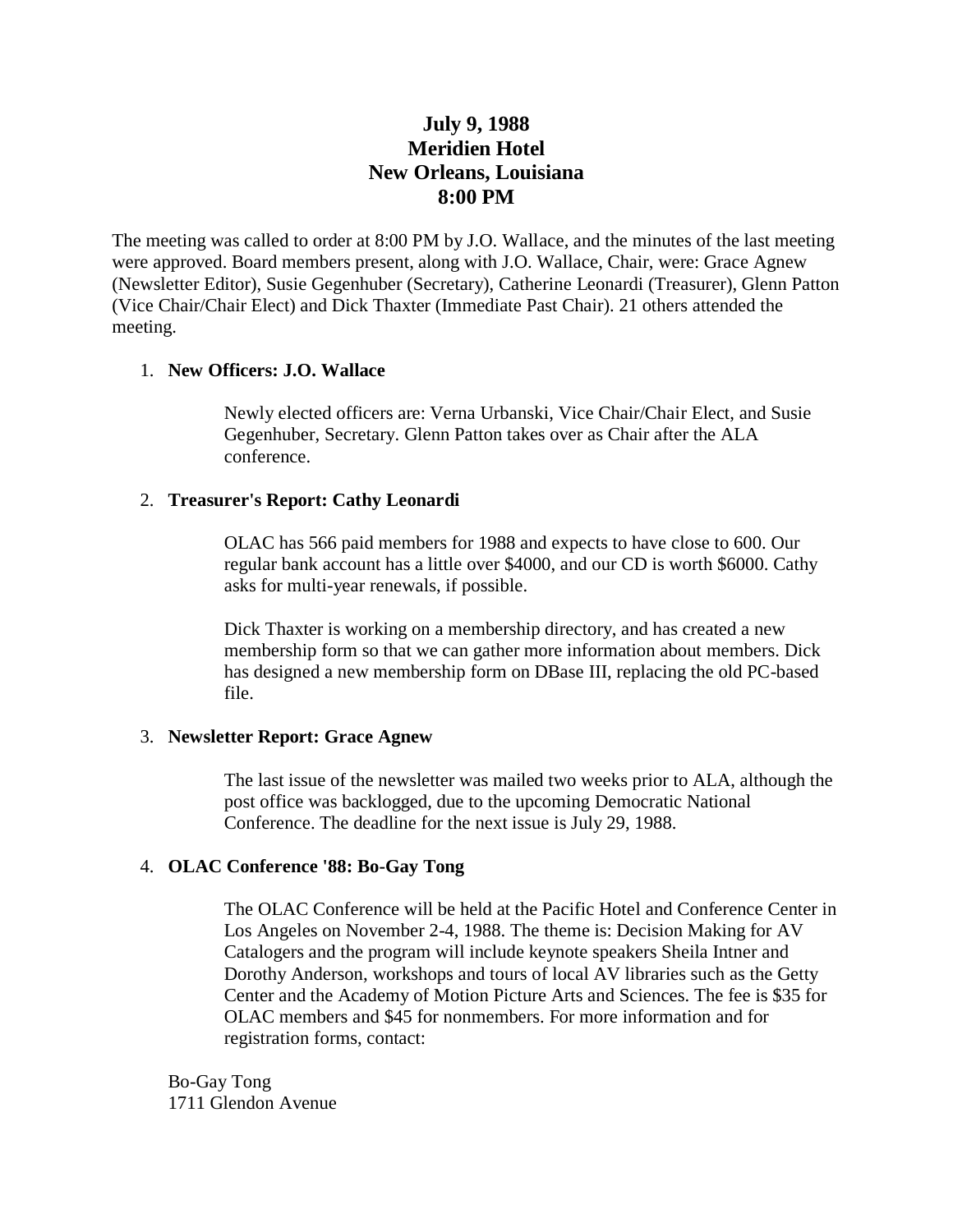Los Angeles, CA 90024 PH: 219-825-1651

#### 5. **Cataloging Policy Committee: Dorian Martyn**

CAPC met Friday evening, Discussion included:

- Continuing progress on the manual for locally-produced material by Verna Urbanski and committee
- The possibility of a manual on the physical processing of AV materials
- MARBI actions on format integration
- The MARBI decision to approve the broadcast date proposal

#### 6. **Liaison Reports**

Liaison reports were heard from Bo-Gay Tong (MARBI), Lowell Ashley (MOUG), Marilyn Craig and Verna Urbanski (CC:DA) and Sheila Smyth (RTSD-AV).

#### 7. **Utility Reports: Glenn Patton and Ed Glazier**

Glenn Patton of OCLC handed out the flyer *What's New at OCLC* and discussed OCLC's many activities. Ed Glazier of RLIN discussed a variety of developments at RLIN, including a new pricing system based on searching rather than FTU.

#### 8. **LC Report: Dick Thaxter**

The Library of Congress has opened a machine-readable collections reading room for study of machine-readable files. Also, 70 computer-file titles have been cataloged as CIP.

#### 9. **OLAC Award: J.O. Wallace**

This year's award went to Sheila Intner, of the Simmons College Graduate School of Library and Information Science. The text of the plaque reads:

For her eloquent advocacy of full bibliographic description of non-print materials as evidenced in her writing, for her tireless promotion of OLAC as a member and as Chair, which has greatly helped OLAC gain recognition as a national forum and voice for nonprint cataloging, for her work to win greater recognition and support for the education of catalogers of all materials, for her energy and experience, and for interjecting the voice of the possible when things seem impossible.

Congratulations, Sheila!

The meeting adjourned at 9:20 PM and was followed by a question and-answer session.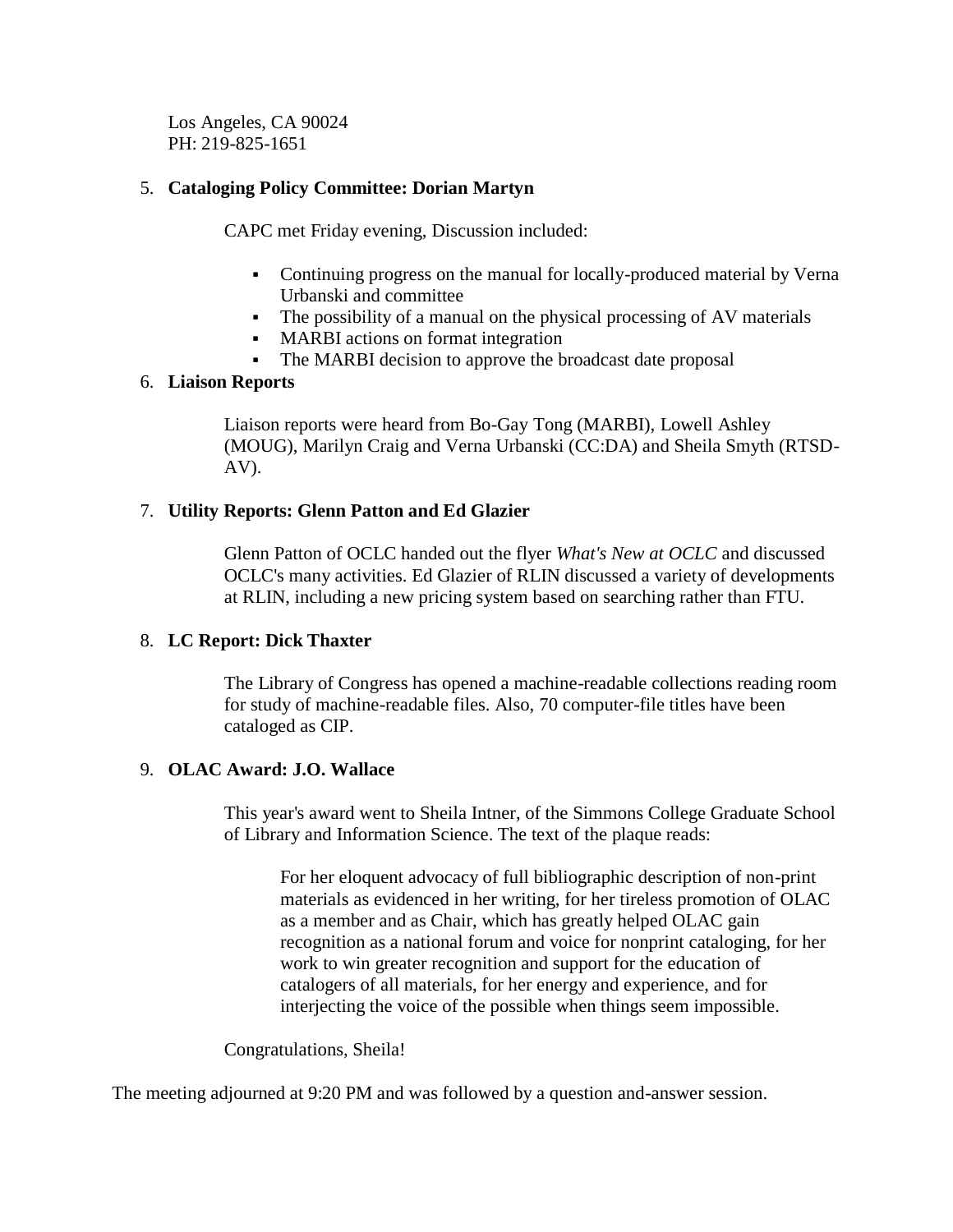Respectfully Submitted, Susie Gegenhuber, OLAC Secretary

### **LIAISON REPORT OF RTSD-AV ACTIVITIES ALA Annual Conference New Orleans, LA July, 1988**

RTSD-AV had an excellent program at the 1988 ALA Annual Conference in New Orleans. Victor Rosenberg of Personal Bibliographic Software, Inc. set the tone of the program by describing the importance of the micro revolution to libraries. Mr. Rosenberg challenged us to make the most of the hardware and software available to librarians. He pointed out that networks exist which enable Macintosh and IBM-PC computers to share data. He described the future, with more powerful computers, document delivery systems which incorporate telefax systems so that the user never has to leave the home, and standards for microcomputer interfaces.

Katherine and Samuel Demas (both of Cornell University) discussed *Software and Collection Developments Criteria for Decision Making*. These presenters stressed the value of computer software in the library. Computer software should be considered for collection development in the same manner as books and other materials. Subject priority is the chief determinant of importance for purchase, not format.

The impact of new formats, such as microcomputer software, on other library staff members also needs consideration. Circulation and Reference staff in particular need to be notified when new formats are considered or purchased. Special shelving, handling and circulation procedures may be needed for new software.

Jan De Sirey (Hennepin County Public Library) talked about *Software Cataloging: Alternatives to Chapter 9*. Ms. De Sirey accurately described the situation often facing catalogers with new formats to catalog and inadequate or nonexistent cataloging rules. She pointed out the need to improvise, but to keep a record of improvisations. The cataloger must respond to user and library needs. It is important to have access to equipment and to catalog the various versions of software separately.

Robert Skapura (Clayton Valley High School) spoke on *Library Management Software for Micros.* His descriptions of the various tools available for evaluating software were vivid. He pointed out that we must be wary of evaluations, since they are dated. Software is revised frequently, and often the published reviews are invalid.

Lesley Farmer (San Domenico School) presented a paper titled *Software for the Masses, or, Getting Their Grubby Hands on it!* Dr. Farmer discussed the need to develop a user profile, a collection development policy, physical set up, training of staff, use policies and maintenance.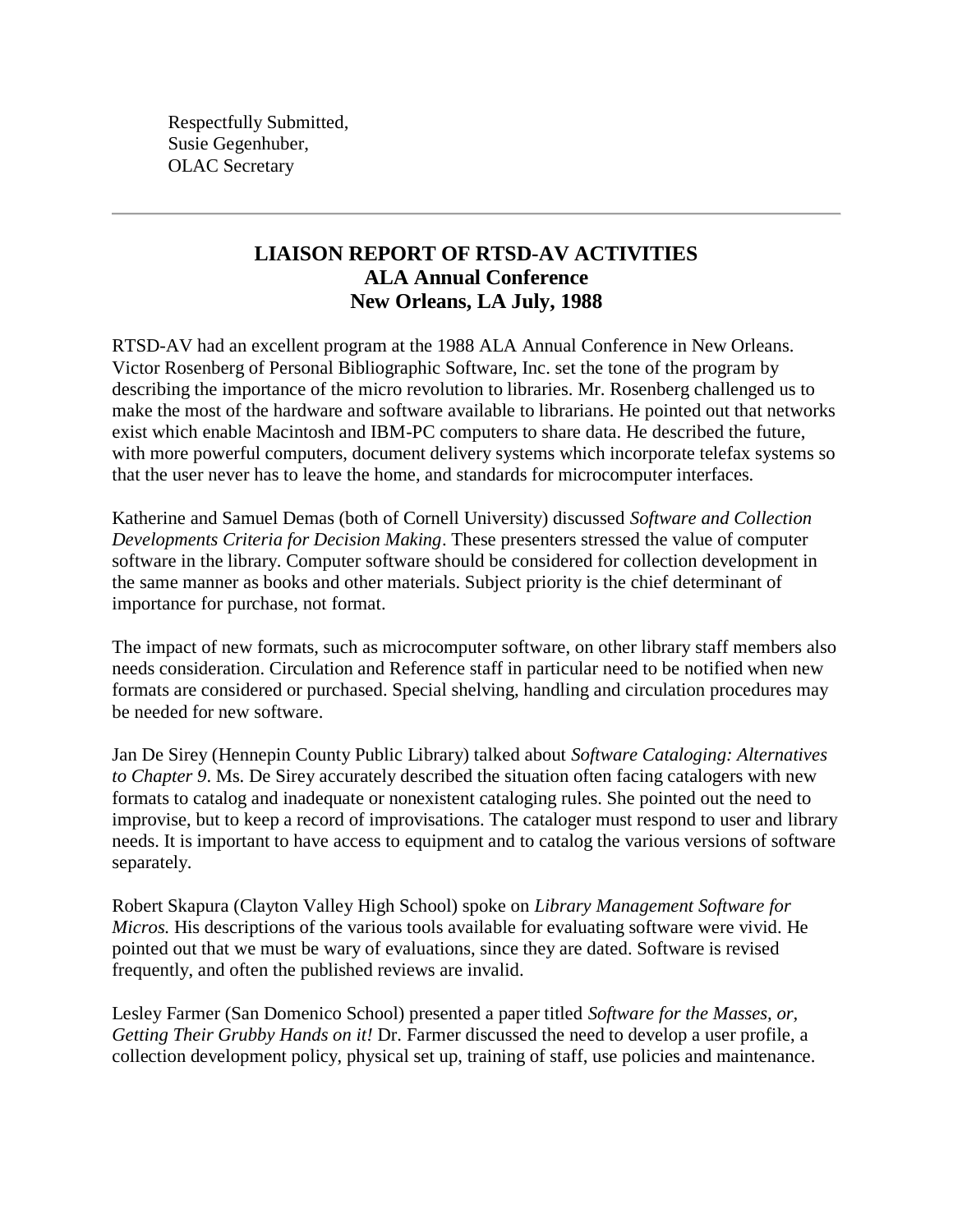Librarians need to look at who they are going to serve, how much money is available, and whether use fees or fines will be assessed. Evaluations of user, staff and software are also important.

Patrick Dewey (Maywood Public Library) spoke on *Public Libraries Which Circulate Software.* Mr. Dewey described the various pitfalls of circulating software. The legal ramifications of circulating software were especially considered. The value to the user of "freeware" (aka "shareware/public domain software") was also discussed.

A question and answer period followed.

Reported by Sheila Smyth, RTSD-AV Liaison

### **AACR2 Revised: Past, Present and Future Report of a Meeting ALA Annual Conference July 10, 1988 New Orleans, LA**

The Committee on Cataloging: Description and Access (CC:DA) of the Cataloging and Classification Section, Resources and Technical Services Division, sponsored a program titled AACR2 Revised on Sunday, July 10, 1988 in the Hilton Versailles Room, New Orleans, LA. Three hundred people were expected, but over six hundred appeared. AACR2 revised (or AACR2 1/2) will be available at the end of October, Robert P. Holley, the presiding officer, noted. He acknowledged that this date could cause problems for library school professors organizing courses. ALA will make special arrangements with bookstores for speedy delivery. Cataloging professors should contact Karen Mueller, Executive Director of RTSD, for more information.

Richard Smiraglia, Senior Lecturer, Columbia University School of Library Service, was the first speaker. His presentation, "Continuous Revision: an Experiment in Bibliographic Democracy," described the process of updating AACR2 and what it means to the librarian. The present code flows from eighty years of cataloging regulations and sets forth rules "to be applied to all kinds of work for all types of materials for all sorts of users." AACR is unique since it is a result of an international effort and incorporates new materials which result from technological changes. AACR, AACR2, and AACR2 rev. are the results of the efforts of the American Library Association, The British Library, the Canadian Library Association and the Library of Congress. Continuous revision is deliberative and involves consensus. It is a slow process which requires broad exposure so that all participants will support the final decisions. New areas for exploration include automated systems and authority control.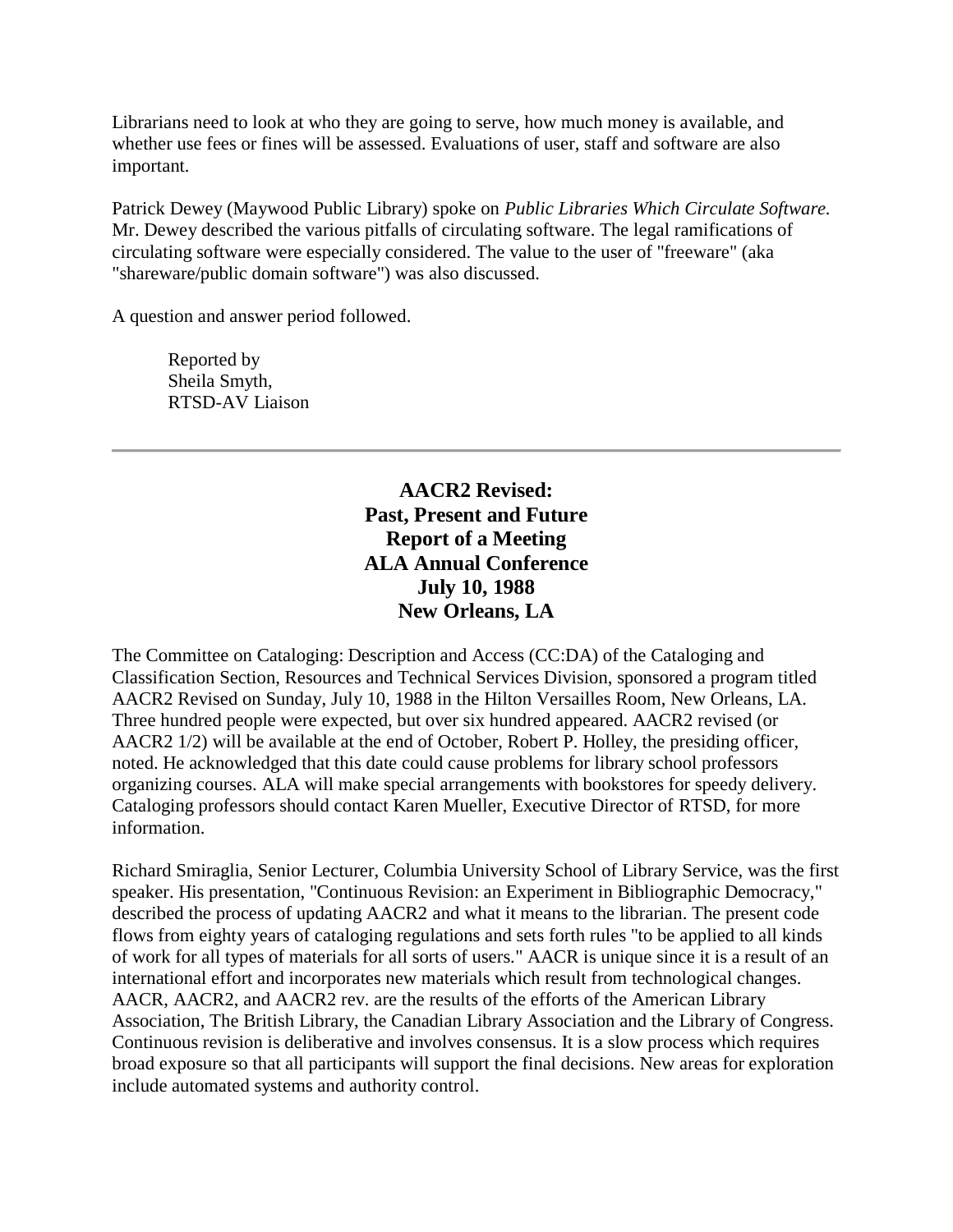The next speaker, Olivia M.A. Madison, Head, Monographs Cataloging, Iowa State University Library, spoke on "AACR2, an Evolving Cataloging Code." Ms. Madison pointed out that as soon as AACR2 was available in 1981, there was immediate cry for another revision. Problems were quickly identified. Library of Congress rule interpretations helped. Rule revision emerged from dissatisfactions with the code. Various processes appeared in response, including editorial revision of the code, expansion of the code and revision of the code. Ms. Madison noted that AACR2 rev. is not a new edition of the code; it has not undergone a fundamental change from AACR2. The speaker cautioned that all is not perfect, but the international sharing achieved is a proud accomplishment.

Mr. "AACR2" aka Michael Gorman, was the final presenter. He spoke on "The Future of AACR2." Mr. Gorman described the significance of the MARC format and its impact on cataloging rules. Automation has only increased the need for standards. Mr. Gorman described the absurdity of the main entry. Entry and reference distinctions are blurred since the interaction of users and catalogs has changed dramatically. MARC, which was a pointer to the future, will continue to compel changes in cataloging rules. Librarians of the future will create a series of cataloging records, called packages, for each title. These packages will be linked together to provide access to a title. There will be a description package , a corporate package, a names package and a title package. People will configure systems to define how these packages will work. Mr. Gorman also predicted that we will polish and whittle the existing code until we change the MARC format itself. AACR2 rev. will be revised again to accommodate new formats. Mr. Gorman concluded by challenging catalogers to think progressively about cataloging rules so that cataloging codes respond effectively to technological change.

#### **Question and Answer Session:**

1. *What is the chief source of information for CDs?*

Smiraglia: The jacket

2. *What is the importance of the 870 field?*

Smiraglia: Do not input this field. This field contains the pre-AACR2 form of the heading.

3. *What do you think of the integrated format?*

Gorman: MARC was created to produce catalog cards for the hook format. Non-book materials have been forced into this model. We should have begun with an integrated format.

4. *Is the qualifier "musicians" going to be applied?*

Gorman: We will use qualifiers as needed to distinguish between two entries with the same name,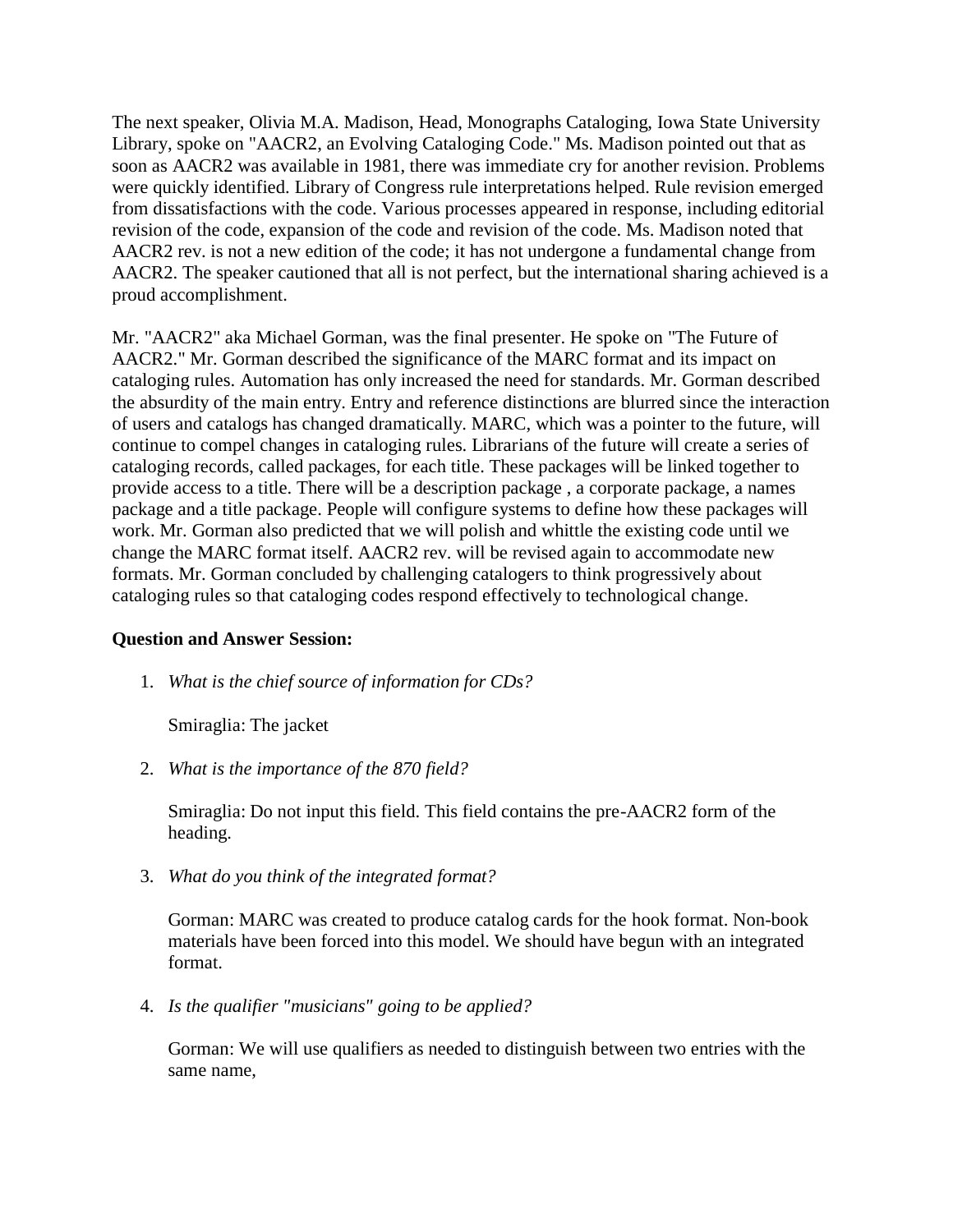e.g. Taj Mahal (Musician) Taj Mahal

If a person is known as a musician (e.g. Boy George), and there is no other similar access point, then no qualifier is needed.

5. *How will non-AACR2 catalogers be included?*

Gorman: As we move to integrated online systems, we need to be more standardized. Such private groups will have access to authority files and may integrate these into their own systems.

6. *There is confusion between AACR2 and LC Rule Interpretations.*

B. Johnson (LC): A new edition of rule interpretations will come out when AACR2 rev. appears.

Smiraglia: LCRI elucidate AACR2 and describe LC practice.

Gorman: LC has taken a more liberal stance in recent years and allows for alternative choices. American catalogers need to think more independently and not rely so heavily on the Library of Congress. We demand that LC make these interpretations, and we need to liberalize our attitudes.

7. *Will AACR2 rev. be available online?*

Gorman: This was studied but didn't seem viable. It may be done commercially.

8. *Has the public been queried about these rules?*

Smiraglia: We try to keep the user in mind, but the group is so diverse that it is difficult.

Gorman: We should do more. Changes within the code have been in tune with user needs.

9. *Does LC publish JSC (Joint Steering Committee) decisions?*

LC doesn't describe all the decisions.

10. *Should more information be included when creating authority records?* 

Gorman: Creation of authority records should include access points which may or may not be used. We should enhance and follow the rules and include other access points.

--Submitted by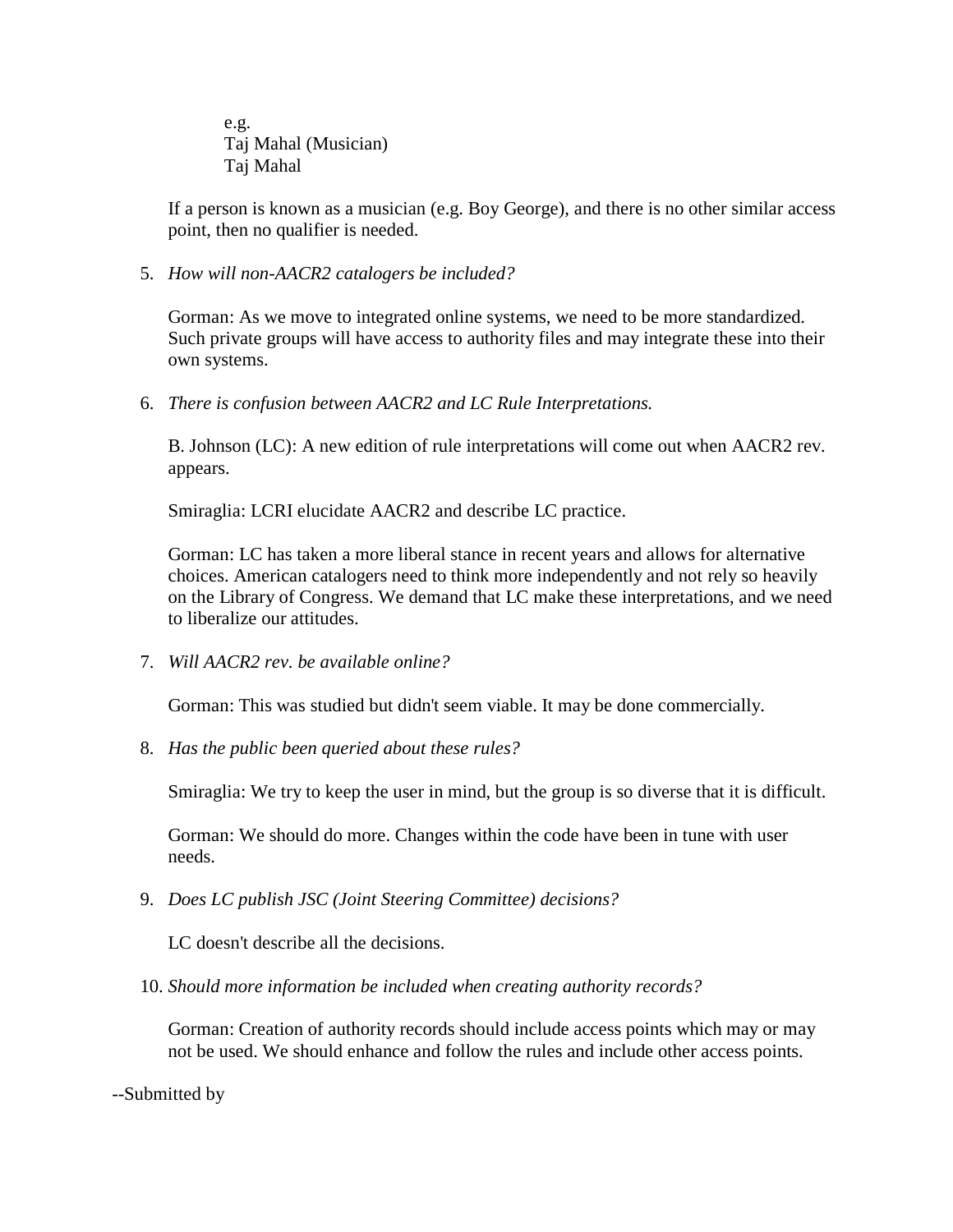### **MARBI REPORT TO ONLINE AUDIOVISUAL CATALOGERS**

The RTSD/LITA/RASD Representation In Machine-Readable Form of Bibliographic Information Committee (MARBI) held a series of five meetings during the ALA Annual Conference in New Orleans this June. Reported below are selected issues considered by MARBI that may be of special interest to audiovisual catalogers.

1. Continuing discussion on format integration occupied the majority of the Committee's agenda. Revised proposals and proposals not discussed at the January 1988 meetings were considered. One of the most controversial issues was the proposal to validate serials field 246 (Varying Form of Title) for all other formats and to make field 740 (Added Entry - Title Traced Differently) obsolete. MARBI voted to validate the 246 for all formats, but to retain field 740 for titles which do not pertain to the piece as a whole, such as analytical titles and related titles not in catalog heading form. The 246 was modified to reduce the double inputting of data associated with a variant title by redefining the first indicator so that it specifies whether a note and an added entry are to be generated from the field. In addition , a new subfield \$i was defined to specify the display constant desired for a note.

Proposals to make computer file fields 516 (Type of File or Data Note), 522 (Geographic Coverage Note), and 556 (Information About Documentation Note) were rejected, largely due to objections by the computer file cataloging community.

Other fields made obsolete: 212 (Variant Access Title), 512 (Earlier of Later Volumes Separately Cataloged Note), 550 (Issuing Body Note).

MARBI approved the format integration package as a whole. The next step will be the planning of the implementation phase of this undertaking. A program on format integration implementation will be jointly sponsored by LITA and MARBI at the 1989 ALA Conference in Dallas.

2. A discussion paper on the treatment of CD-ROM in the MARC format was put forth by the Library of Congress to ascertain whether there was a need to define an 007 field for computer files, or more specifically, for CD-ROM. There was general agreement among the library community that, at least for the present, existing fields in the computer file format were adequate for the recording of physical characteristics of CD-ROM and that an 007 field was not necessary.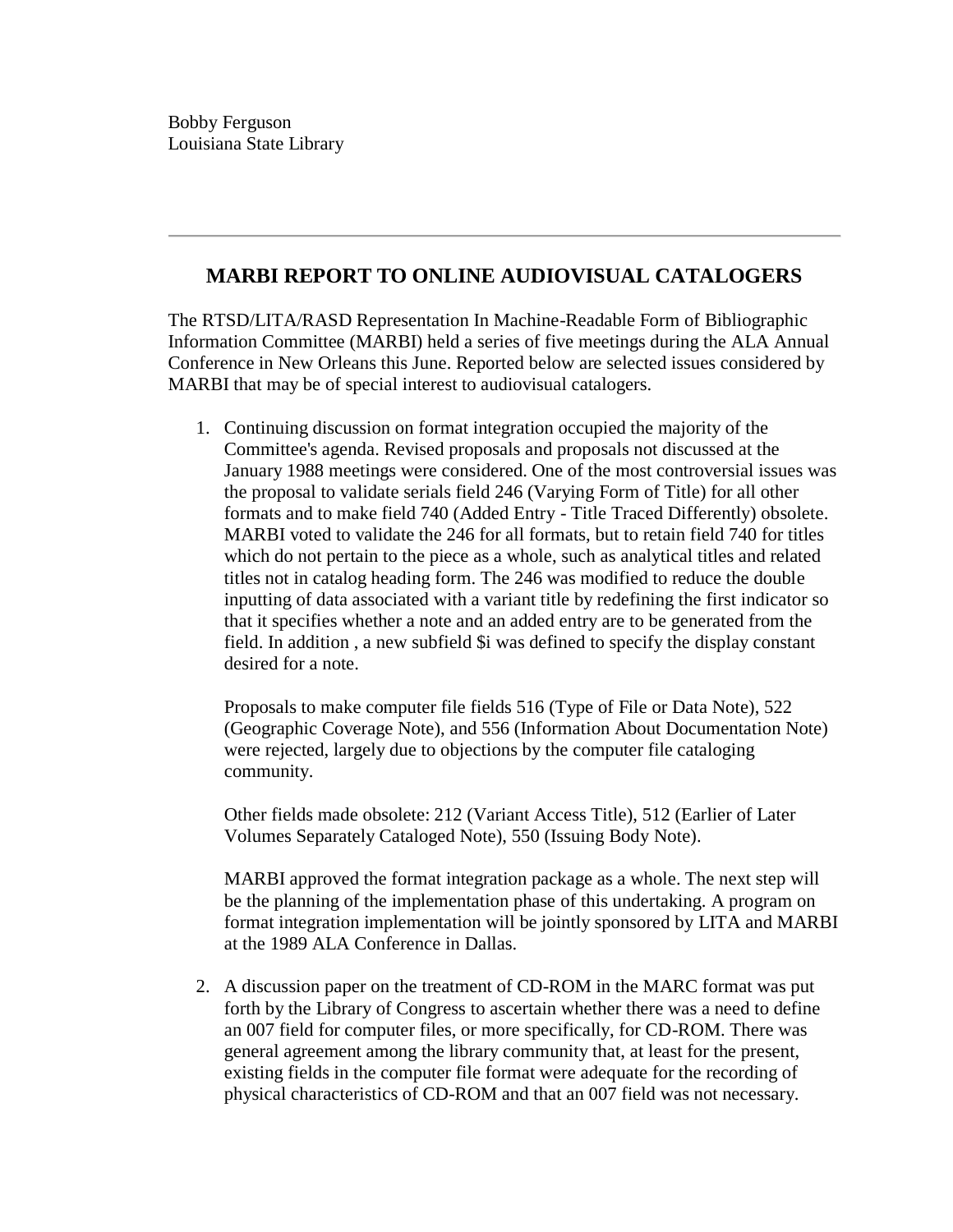Moreover, because the medium is not yet stable enough, an 007 would be too difficult to maintain at this time. As a result, LC will not pursue this issue further.

- 3. LC also put forth a discussion paper recommending a model for the communication of bibliographic records for items which exist in multiple physical formats, such as hard copy and microform. This model is not only applicable to microforms, but to other materials which may be published in multiple versions, such as sound recordings, computer programs, and motion pictures. A revised discussion paper will be discussed at the January meeting in Washington, D.C.
- 4. A proposal originating from Martha Yee at the UCLA Film and Television Archive to change field 033 (Date and Place of Capture/Finding) to allow the recording of broadcast date and time information was approved.

Reported by Bo-Gay Tong OLAC liaison to MARBI July 1988

### **LIAISON REPORT FOR THE MUSIC OCLC USERS GROUP (MOUG)**

MOUG met in conjunction with the Music Library Association in Minneapolis, February 8-9, 1988, with 85 registrants. The complete text of Donna Webb's presentation in the opening plenary session, "Writing Usable Users' Manuals," is printed in the May 1988 *MOUG Newsletter.* In furtherance of MOUG's new goals to broaden its constituency and include more concerns related to public services and musi c reference work, the Executive Board has adopted a new mission statement: "The mission of the Music OCLC Users Group (MOUG) is to identify and provide an official means of communication and assistance for those users of the products and servic es of the Online Computer Library Center, Inc. (OCLC) concerned with music coverage in these products and services." MOUG had a table-top exhibit at ALA in New Orleans in an effort to increase its visibility and attract new members.

The 2nd edition of *Best of MOUG* is now available (\$5.00 prepaid, checks made out to MUSIC OCLC Users Group). This edition includes lists of uniform titles and authority record numbers for Bach, Handel, Haydn, Mozart, Schubert, and Vivaldi (instrumental). Send orders to: Ann McCullough, Sibley Music Library, Eastman School of Music, 26 Gibbs St., Rochester, NY 14604.

The NACO Music Project, sponsored by MOUG, is a pioneer effort in obtaining NACO member status for a subject-oriented group, rather than for a single Institution. NACO, formerly the Name Authority Cooperative Project, now stands for the National Coordinated Cataloging Operations Program. The NACO Music Project is intended to result in the contribution of more music headings to the national LC name authority file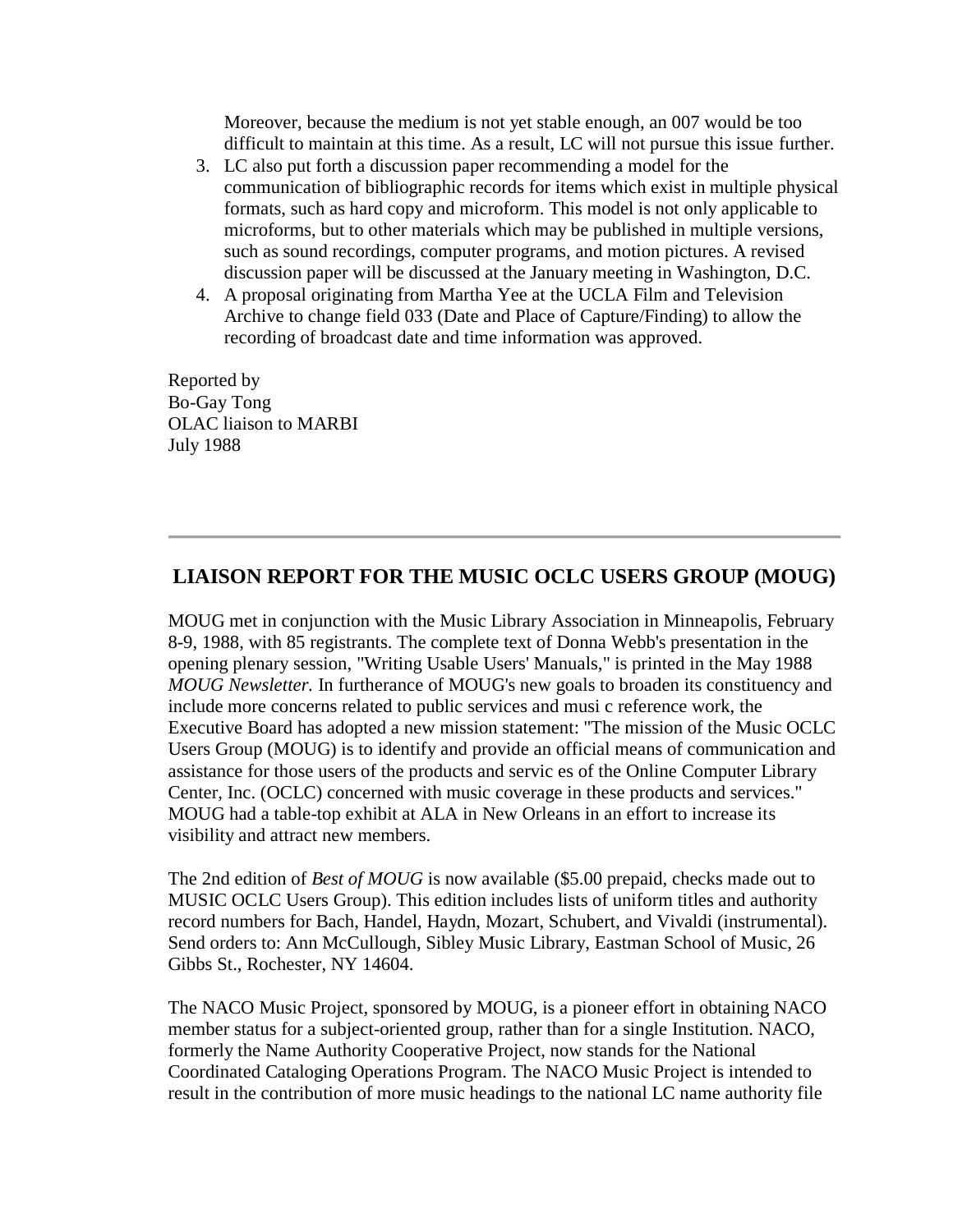through NACO and the Linked Systems Project. The MOUG Executive Board has approved funding for a portion of the expenses for sending Joan Swanekamp (Eastman School of Music) and Ralph Papakhian (Indiana University) to the Library of Congress for training. Papakhian is now the project coordinator, replacing Rick Jones.

--Lowell Ashley MOUG Liaison to OLAC

### **Minutes RTSD Audiovisual Committee July 12, 1988 New Orleans, Louisiana**

The RTSD Audiovisual Committee meeting at ALA took place Tuesday, July 12, 1988 in New Orleans.

Lois McCune announced that the RTSD/AASL/ACRL/LITA/PLA Interdivisional Committee on CIP for Audiovisual Materials had voted July 10 to disband, since two of its three original goals had been accomplished, and the third goal was considered unrealistic. The tasks and responsibilities of the Committee were to be passed to the RTSD AV Committee, and it was further recommended that a subcommittee be formed to handle these tasks and responsibilities. On Monday, the RTSD Board also voted in favor of dissolving the Committee.

Bruce Johnson discussed the CC:DA meeting he had attended. Four revised ISBD's have been printed. AACR2 rev. will be available in hardcover, paperback, and three ring binder. There is a task force on brackets which will also look at prescribed sources of information in the different formats. Another task force will investigate how to record creeds used by more than one faith. Other topics discussed included Malaysian place names and multiple versions.

The MARBI meetings were summarized. Some of the topics which were discussed included format integration, 740 and 246 fields, specialized 5XX note fields, 440s and 490s, and Martha Yee's proposal for broadcast date and time, which has now been accepted.

Michael Esman will be the new chair of the RTSD AV Committee.

Karen Driessen reported that the RTSD Publisher/Vendor Relations Committee is in the process of reviewing its mission. The main concerns currently are inflation regarding serials and the dollar exchange. She told about prepayment problems on sets of materials.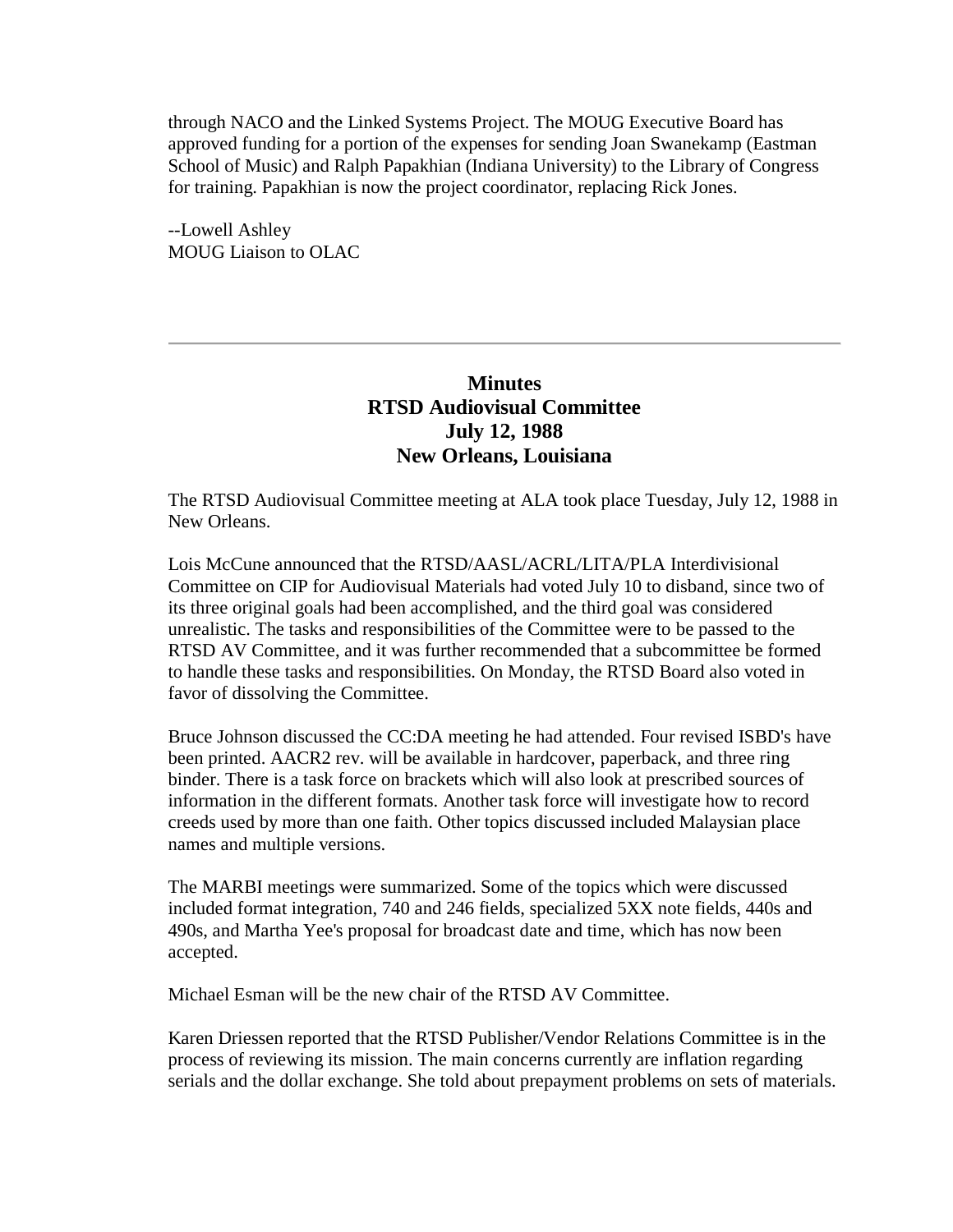Sometimes the sets are never completed. They also discussed the re-publishing by private presses of things originally put out by the U.S. government.

Bruce told about Martha Yee's report on subject access to fiction. There is a draft which will be submitted to the main SAC meeting at Midwinter. A draft of these guidelines will probably be sent to the AV Committee and other committees sometime after Midwinter. Included will be a genre list, guidelines for topical access to fiction, and guidelines for access to fictitious characters such as Sherlock Holmes.

Charles Forrest reported on the ACRL AV Committee. The membership of the Committee has been expanded to include members from two-year colleges. They did brainstorming on topics such as Spec kits and ACRL clip notes.

Bob Skapura is the new liaison from AASL. He chairs the Technology Committee of AASL and has three subcommittees under him.

Dick Thaxter reported on what is happening in AV cataloging at LC. They're still looking forward to having a system to catalog computer files. The manual CIP entries that are being prepared for software continue. In a little over a year, around 65 have been prepared. Until they really have a system these can go into, the CIP program will not be expanded. They're trying to do some local cataloging for a machine-readable collections reading room which just opened at LC. The room will be very specialized and will attempt to be a place where one can seriously study software. Finally, Dick said that minimal level cataloging for music has started, but he doesn't know if or when the records will be on OCLC.

Mary Goss Mundy said some of the group level records from LC's Prints and Photographs Division are now available from OCLC. To view some, search under the photographer Frances Benjamin Johnston in the author file. The *MARC Compendium of Practice for Visual Materials* will be published this fall by the Chicago Historical Society.

Jane Magree, who is on a task force of the Catalog Form and Function Committee, which is working on minimal level cataloging, asked for copies of policies of libraries which use minimal level cataloging for AV. The task force is examining how the inclusion or omission of elements from AV minimal level cataloging affects the function of the catalog.

Bruce Johnson passed around a copy of the MAP news. MAP refers to the Management and Planning committee at LC. The Committee is evaluating LC and its appropriate role in its various user communities. Bruce also announced the LC Rule Interpretations, the new CED MARC subject product, and Martha Yee's *Moving Image Materials Genre Terms.*

Philip Youngholm, Music Library Association, reported on the February meeting held in Minneapolis. The *MLA Newsletter* summarized the meetings. Two especially notable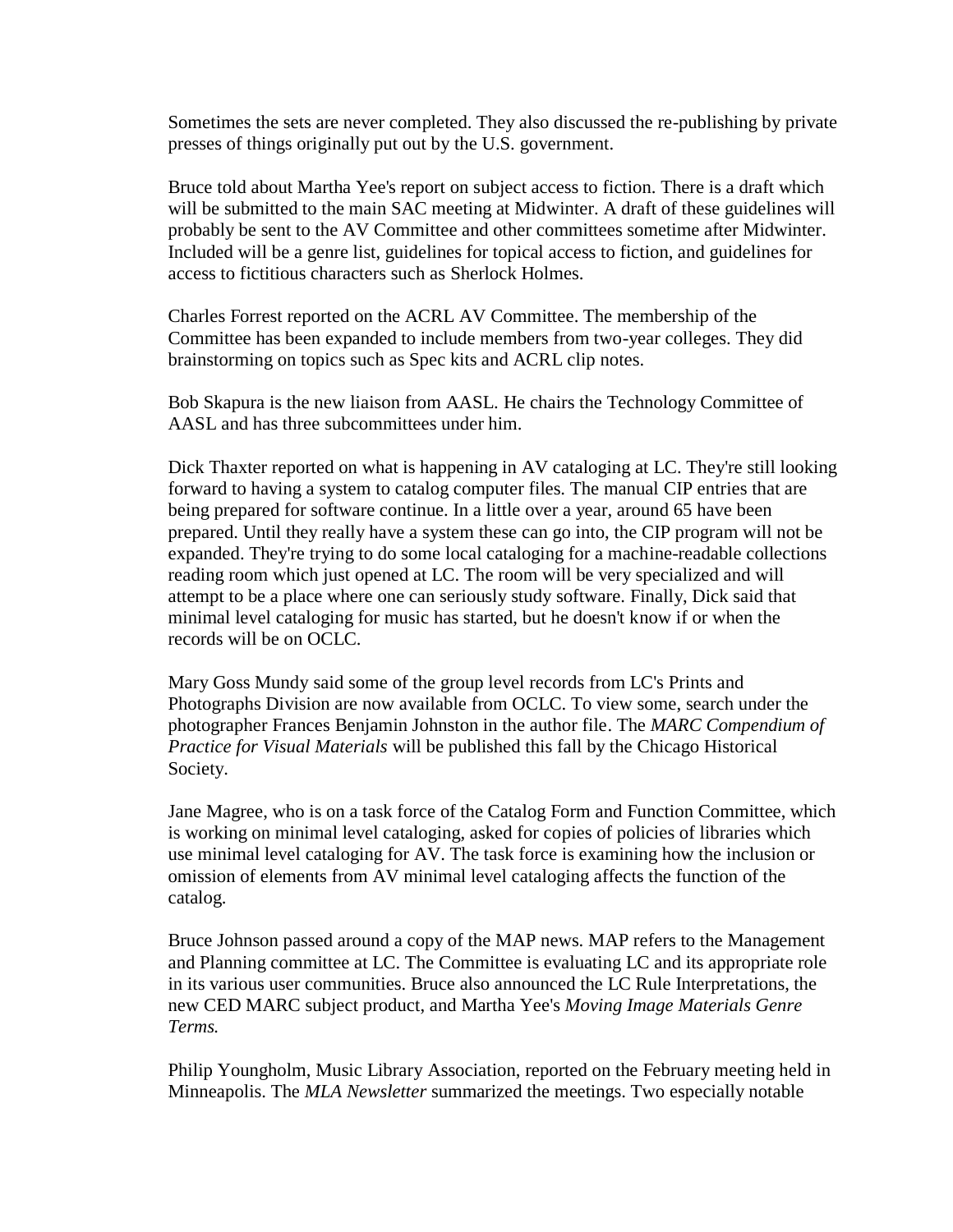sessions were a program on planning audio facilities and one on subject access to popular music. Audio cassettes of them are for sale.

Christa Hoffmann of NLM reported for Alice Jacobs. NLM has written a letter of endorsement of the brochure, "Happiness is one title." Also, NLM has not been able to load AV titles into OCLC because of a MARC version problem. By 1989, NLM should be able to distribute these records. Included will be AV records cataloged from 1975 to date and records for archival films and computer files.

Sheila Smyth reported on OLAC. Dick Thaxter is working on a membership directory. CAPC is working on a manual for cataloging of unpublished AV materials. Verna Urbanskl is working on a manual for the physical processing of nonprint materials. If others have any procedures manuals, Sheila or Verna would like to see them. OLAC is helping with the vendor-publisher contact project.

Deborah Rae reported on the RTSD AV Standards Subcommittee. The first standard will be the packaging standard for videocassettes. Vendor support is needed.

Karen Driessen of the Producer/Distributor/Library Relations Subcommittee asked for examples from AV cataloging that illustrate varying titles, no dates, and lack of credits. A form will be made up for people to fill out so examples can be gathered. The form will be printed in the *OLAC Newsletter.* They hope to compile the examples by producer. These letters can be sent and visits made to the vendors who have caused problems.

Bruce said the evaluations of the Microcomputer Software Program, held Saturday, July 9, were mostly positive. Around 550 people attended. One loose end is the publishing of the conference papers. LRTS has been cut from 128 pages to 96 pages, and publication is falling further and further behind. The quickest we could hope for In LRTS would be 18 months.

The RTSD AV mission statement was discussed. A new one was submitted to the RTSD Board at Midwinter because the old one was out-of-date and not forward-looking. The statement was again discussed July 12 by the Organization and By-Laws Committee. One point they made was that perhaps Audiovisual wasn't the best name for this Committee, in that it may be too narrow.

Mary Goss Mundy reported that the two scheduled tours which our Committee sponsored in New Orleans were poorly attended. We will discuss possible Dallas tours at Midwinter.

Molly Hand reported on the Carnegie Video Project. The funding has run out. They discussed where they would go after this. They had a petition to form a video interest group for ALA. It looks like they went to the Membership Initiative Group which would give them three years to develop a following and decide where they want to exist within ALA. The Organizational committee of ALA wants it to be something broad, like a video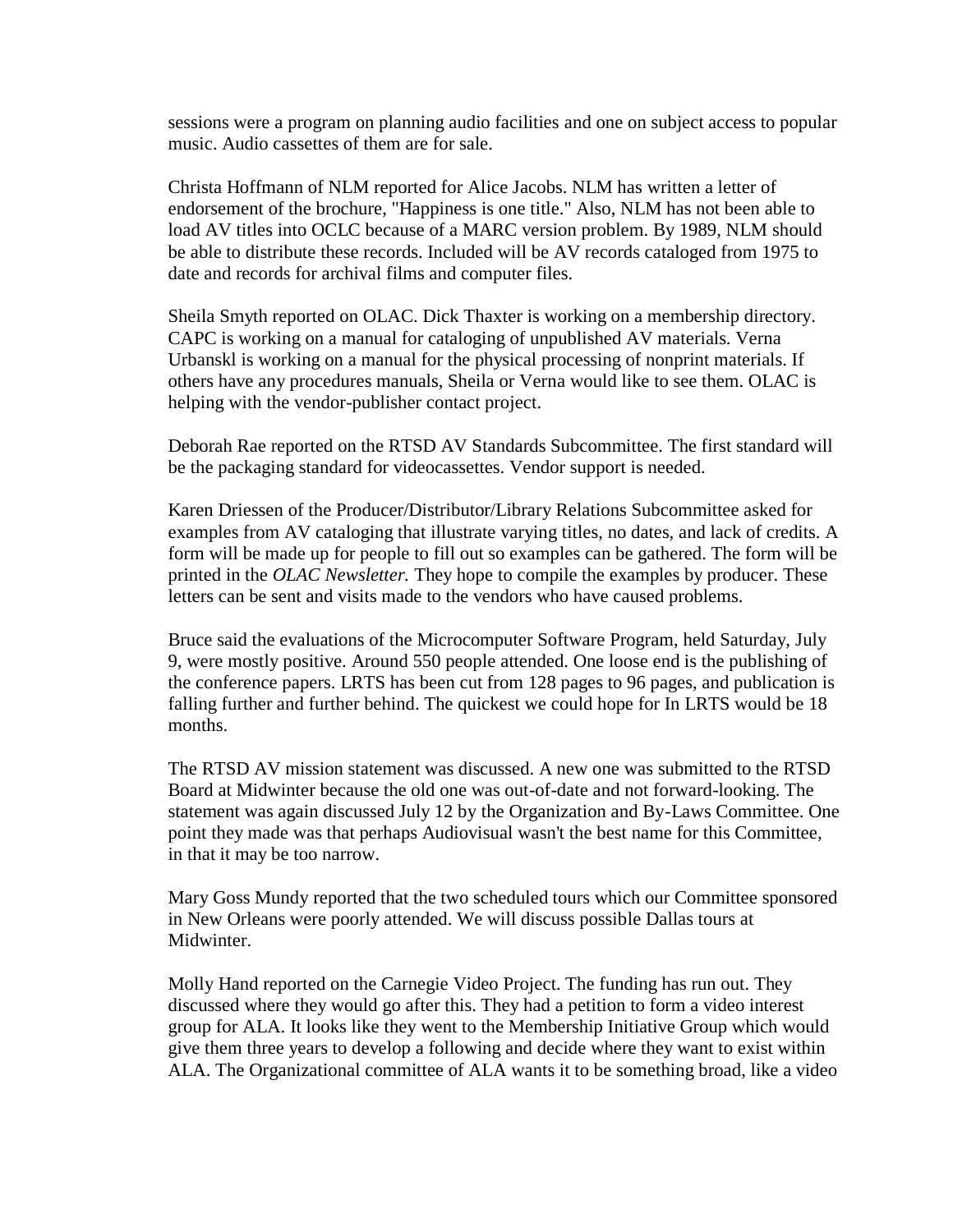interest group. The rest of the time was spent in brainstorming ideas of things they could be working for.

Since the RTSD AV Interdivisional Committee on CIP has been disbanded, we would like to develop a subcommittee. A preliminary mission statement might include having responsibility for the promotion of AV cataloging, cooperation, and networking activities within the library community, and encouraging the coverage of AV materials through the NCCP program. It is purposely broad. A motion was made and seconded to establish a subcommittee. For the time being, it will be known as the RTSD AV Cataloging Subcommittee. Discussion about replication of effort with OLAC followed. It was stressed that OLAC does not have a voice on CC:DA, and there is bound to be some overlap. A vote was taken and the motion carried.

There was a brief discussion of doing a possible program in 1990; we usually do one every other year. Conference ideas will be discussed in the next six months. Dick Thaxter suggested looking at the "leftover" suggestions from this year's program.

--Submitted by Lois McCune

## **THE PROCESSING OF NONPRINT MATERIALS FOR PUBLIC LIBRARIES The RTSD Public Librarians in Technical Services Discussion Group New Orleans, Louisiana July 11, 1988**

Paul Glavin of Queens Library, New York City, moderated a very useful discussion on the processing of audiovisual materials for public libraries. Issues discussed included: security, tampering, returns, shelving, and barcoding. About 30 participants discussed these issues. Points of interest in the discussion included:

- 1. Some libraries provide printed lists of titles in various media, in addition to the regular catalog. At least one library assigns genre subject headings (e.g. video recordings, books on tape) in a 690 field so that patrons can browse all the holdings in a medium with a single subject heading search.
- 2. Theft is a serious problem, involving staff as well as patrons. A security system that works with magnetic media is important, although it has no effect of staff theft. The locking case for CDs has resulted in damage to CDs, however.
- 3. Some libraries place videos in public areas; others keep them in closed stacks and use either the original box or a browser card for retrieval. One library that shelves videos in open stacks notes that staff time is more costly than the videos themselves, and that videos are no longer so different in price from books as to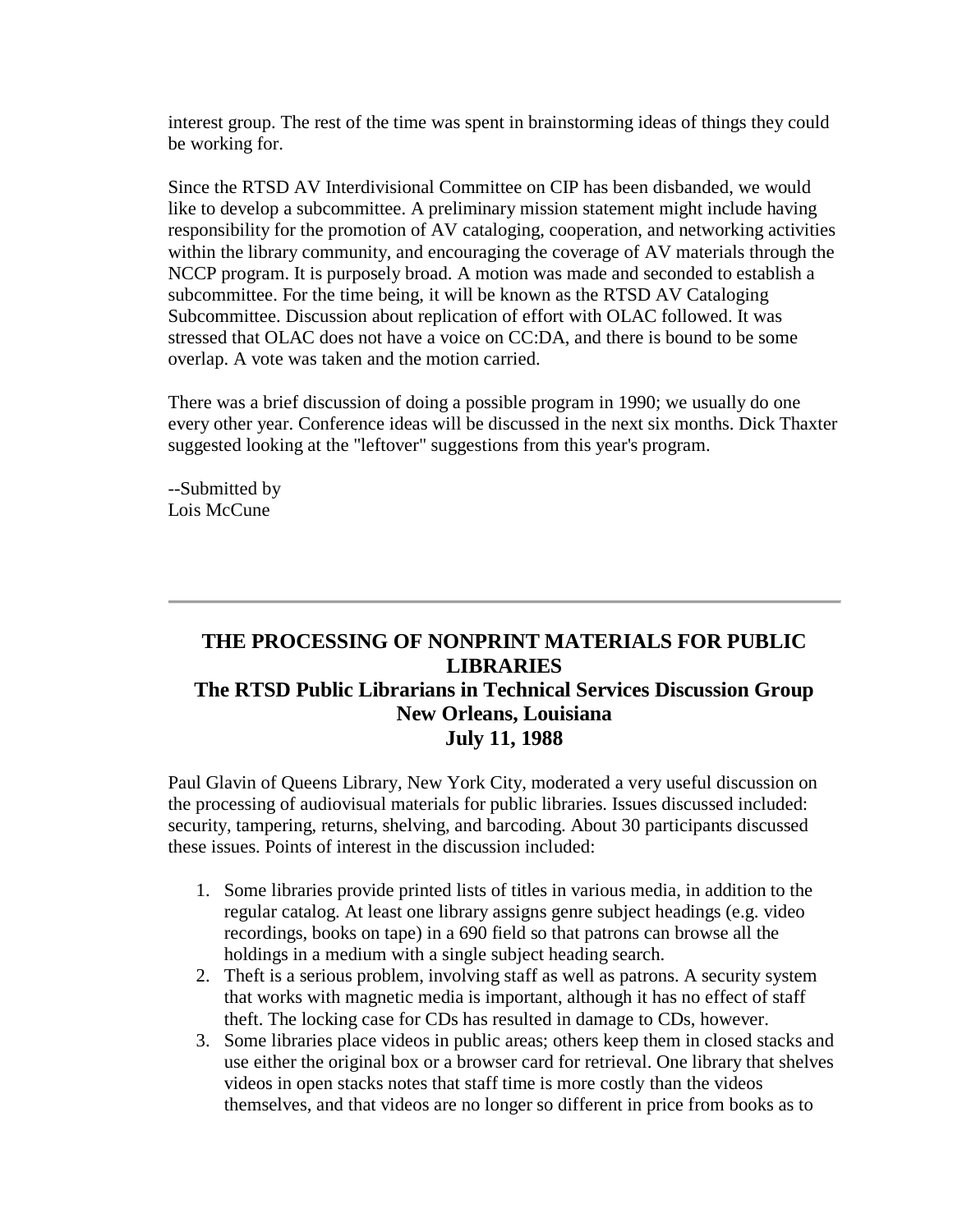warrant closed stacks. This library has not noted a large theft problem. Most participants agreed that videos in open stacks should be located near a staffed desk for some supervision.

- 4. Several participants noted that a video contract with a good vendor is important to get a good selection and the best price on videos. A good contract will have a liberal return policy as well, which is critical since public libraries usually do not have the staff for extensive previewing, so that damaged videos are frequently discovered by patrons rather than staff.
- 5. Most participants agreed that book returns, even the so-called "video returns," do not protect magnetic media from extremes of temperature and can result in damage. Inside returns are preferred. Videos that are sent from branch to branch can be a problem. One library recommended collapsible Rubbermaid crates for this delivery.
- 6. Several libraries reported problems of videos being copied over or having material added to video leader, particularly of a pornographic nature. A seal can be affixed by the library that will at least alert the library that a video has been tampered with.
- 7. Filmstrip/booklet sets are barcoded on the bag by one library. One participant noted that this material is so heavily used that it seldom lasts more than a few months, so extremely durable processing is not needed.
- 8. Several participants suggested dropping prospective video and audio cases for processing on the ground to see whether the case springs open or remains closed on impact.
- 9. Several participants intershelve books-on-tape with the title in book form. This frequently involves adjusting the book-on-tape cutter from standard practice.
- 10. Libraries need to be very careful in placing labels on CD products. CDs are carefully balanced and the slightest addition can result in distortion.

--- Grace Agnew

### **RECENT LITERATURE OF INTEREST**

The Chicago Historical Society announces the publication of *MARC for Archival Visual Materials: A Compendium of Practice*, by Linda J. Evans and Maureen O'Brien Will. Produced with support from the National Historical Publications and Records Commission, the Compendium provides usage rules and examples from ten repositories who use MARC format to computer catalog archival photographs, prints, greeting cards, moving image materials, and architectural drawings. The repositories represented are: the Smithsonian Institution, UCLA Film and Television Archive; Hallmark Cards; the Avery Architectural and Fine Arts Library at Columbia University; Library of Congress Prints and Photographs Division; Library of Congress Motion Picture, Broadcasting, and Recorded Sound Division; the Archives of American Art at the Getty Center for the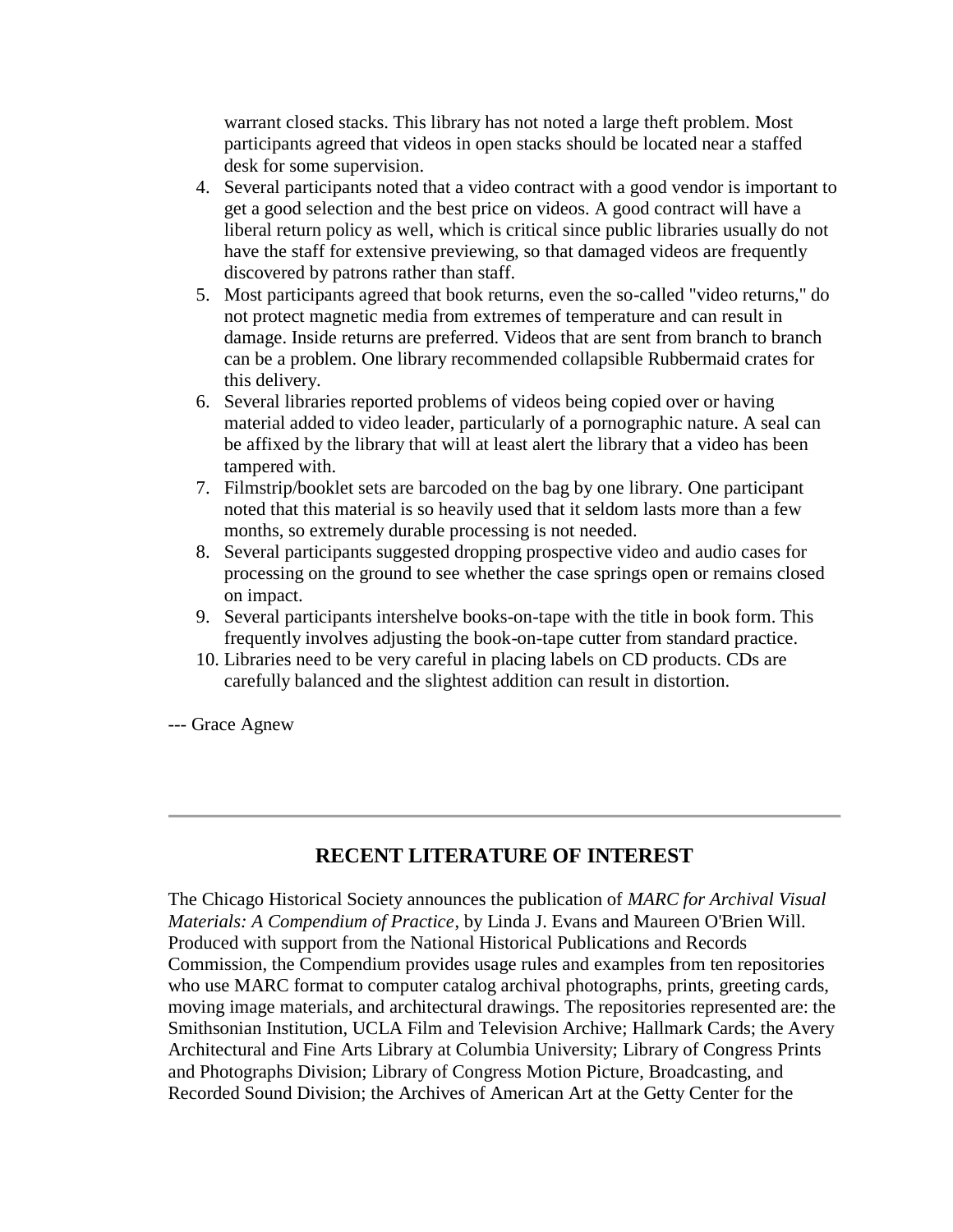History of Art and the Humanities; the Chicago Historical Society; the National Library of Medicine; and the Minnesota Historical Society.

This publication is Intended primarily for those who have collections of archival visual materials that they plan to catalog using MARC format. It is not a self-teaching manual.

Available October 1, 1988, the *Compendium of Practice* may be ordered, while supplies last, for a postage and handling fee of \$5.00. Please send inquiries to:

Chicago Historical Society Prints and Photographs Department Clark Street at North Avenue Chicago, Illinois 60614 ---Submitted by Maureen O'Brien Will Associate Curator Prints and Photographs Dept. Chicago Historical Society

### **SOFTWARE REVIEW**

*Mace Utilities* [Paul Mace Software, 123 N. First St., Ashland, OR 97520 (503) 488- 0224].

This software package may save your life someday (figuratively speaking, of course). The *Mace Utilities* are a group of programs used, for the most part, in hard disk management. The exceptions are a program used to recover accidentally deleted files, and a program called Vcache, which can speed up the apparent operation of your computer. Other programs include an "Unformat" utility which can successfully reclaim an accidentally formatted hard disk or floppy, and a utility which "unfragments" and condenses hard disks. Unfragmenting and condensing are hard disk management utilities that are particularly useful functions on machines which have several users, or on those to which small data files are continually being added and deleted.

Generally, the package is copied to hard disk (or floppy if the machine is not equipped with a hard disk) and then an install program modifies your AUTOEXEC.BAT file to run parts of the package each time the machine is booted. These modules keep track of the hard disk file structure and do a quick diagnostic once-over of the disk to catch any defects which may be lurking, waiting to destroy data. The "Undelete" module is run whenever a file has been accidentally deleted from a hard or floppy disk. The "Undelete" utility is very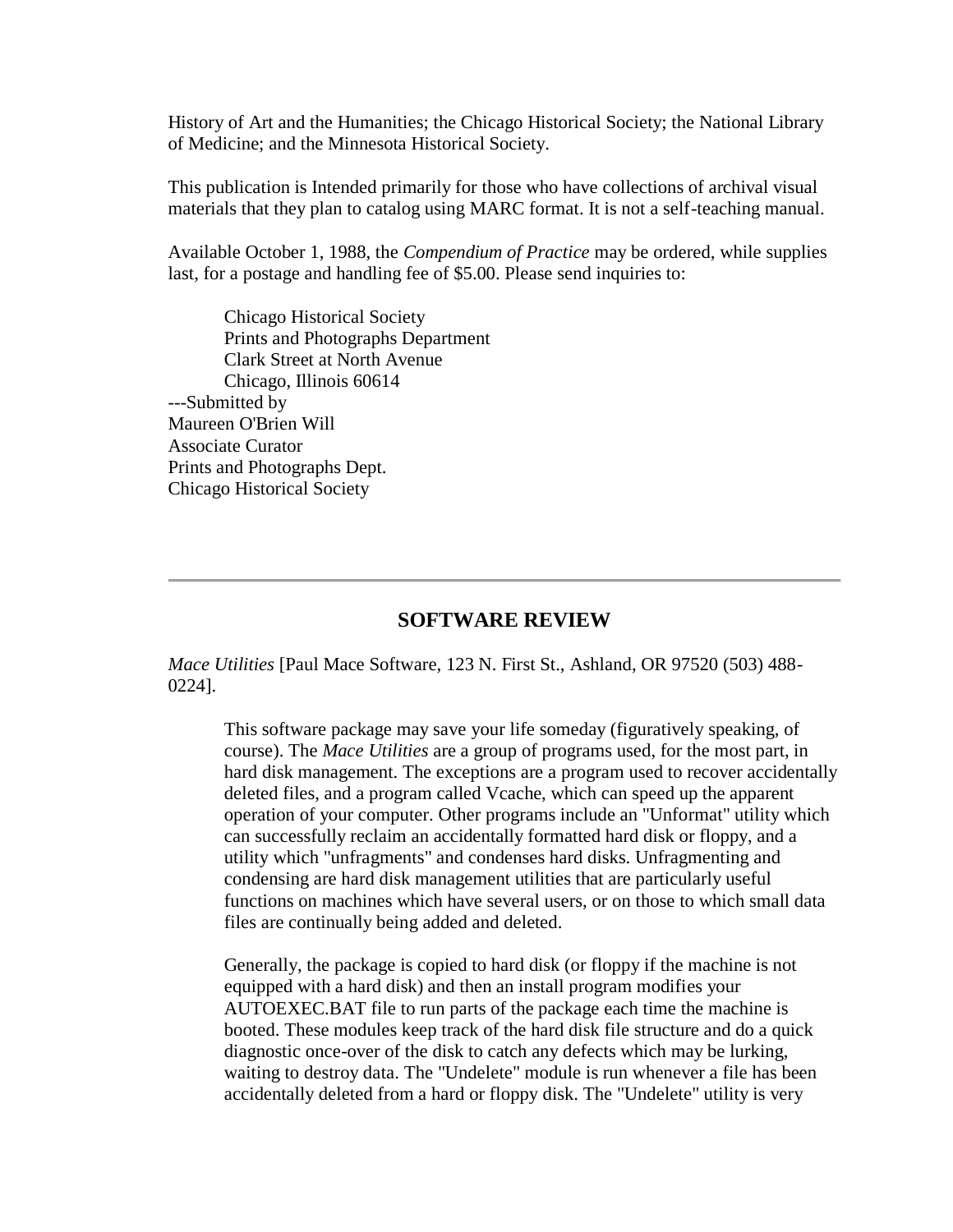fast, and allows you to follow the process step-by-step, if you wish. Garbage is sometimes tacked onto the recovered file, but this can be quickly removed using a word processor. We've used the program to recover accidentally deleted SaveScreen files, business letters and data files. It works quite well.

The "Unfragment and Condensing" utilities are very valuable. As you use a hard disk, information is written to the disk in a single track, one piece after the next. In the course of deleting files, rewriting files, editing files, etc., information begins to be placed all over the disk in various places. The computer keeps track of where pieces of the files are located and strings them back together when you recall them. On a hard disk, there is so much room that, as this process continues, and files become increasingly fragmented, the computer can take a much longer time to restring the pieces of files into contiguous chunks. Indeed, some files may become so fragmented that the computer "loses" pieces on the disk. In addition, there can be little empty spots on the disk, here and there, which lengthen retrieval time and can cause errors. We run the "Unfragment and Condensing" utilities every so often, thereby keeping our files in one piece and our hard disk "packed" for optimum performance at all times.

We purchase our copy of the *Mace Utilities* at a North Dallas retailer for \$49. Other similar (and highly regarded) programs are: the *Norton Utilities* (Peter Norton Computing), and *PC-Tools* (Central Point Software). In addition, there are several shareware and public domain programs which perform some of the same functions.

Reprinted from: The Islington Arbour *Systems Technical Bulletin* no. 5 (July 25, 1988) c1988 Islington Arbour Systems. all rights reserved.

### **QUESTIONS AND ANSWERS Edited by Verna Urbanski**

#### **FOLLOW UP ON UNIFORM TITLES**

You may remember a question and answer from [volume 7, number 4](http://ublib.buffalo.edu/libraries/units/cts/olac/newsletters/dec87.html#hemingway) regarding the transcription of the title "Ernest Hemingway's To have and have not." As a follow up to that answer I want to offer this further information. A faithful (and well informed!!) OLAC member pointed out that 25.2A would allow the addition of a uniform title. LC's Dick Thaxter further cautions that the use of uniform titles should not be confused with the transcription of the title from the item. The title should be transcribed as found following the 7.1B1 LCRI. Use of a uniform title depends on whether of not the agency uses them. For agencies not using uniform titles the addition of an author/title analytic and an added title is appropriate.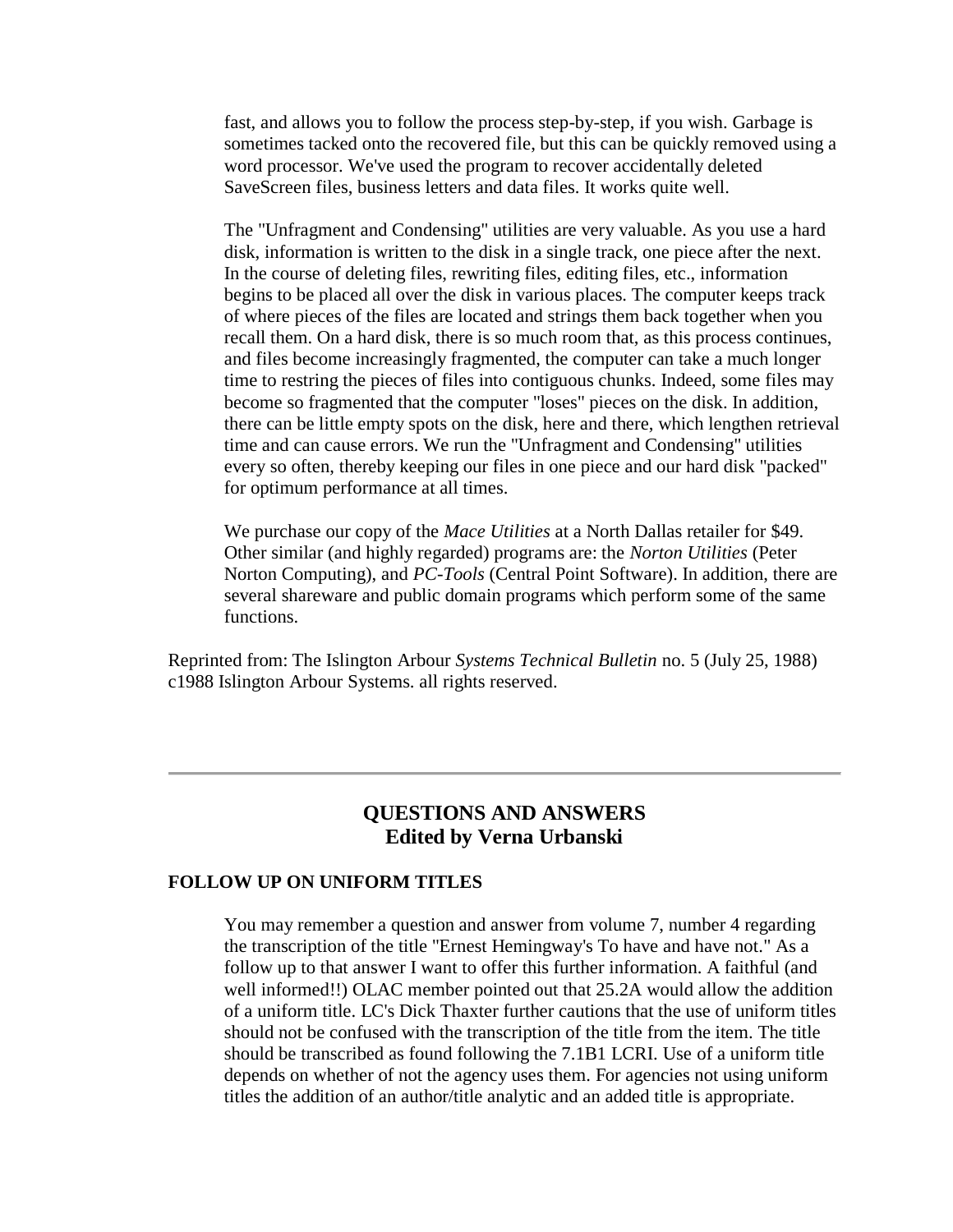Agencies using uniform titles would only need the added author entry after providing a uniform title main entry. Many thanks, folks, for this further information.

\*\*\*\*\*\*\*\*\*\*\*\*\*\*\*\*\*\*\*\*\*\*\*\*\*\*\*\*\*\*\*\*\*\*\*\*\*\*\*\*\*\*\*\*\*\*\*\*\*\*\*\*\*\*\*\*\*\*\*

**QUESTION:** I have a piece of microcomputer software I am trying to catalog. I have found a member-input record on OCLC and it matches my title completely except I only have one disk and the cataloging online has two. It also has a note to the effect that the second disk contains theoretical and practical applications of the program on the first disk. I do not have a full-blown manual but a folder that appears to be publisher promotional material. It doesn't mention the second disk. What should I do? Should I input a new record for a single disk version or use the one that is already online?

**ANSWER:** If you cannot see a difference between the disk you have in hand and the first disk of the two disk set, I would use the record available online and add a note that your library's copy of the software lacks disk two. If, in examining the bibliographic record and your disk, you have doubts about their being the same item, input a new record for the one disk version. The OCLC MRDF format lists differences in the "extent of item" as a legitimate reason for inputting a new record (OCLC *MRDF Format*, Intro:6). Since I rarely catalog software I have checked your question with Glenn Patton (OCLC), Dick Thaxter (LC), and Nancy Olson (Mankato State U). Their responses are on the next page. -- VU

Glenn -- Jay Weitz and I agree that we would prefer to emphasize the second alternative -- i.e., input a new record, unless it can be determined that the one disk item is incomplete. The difference in "extent" would appear to be significant in this case.

Dick -- (Reconstructed from phone call) Unless it can be determined that the title is available in two versions (one disk and two disk), I would concur with the first solution, edit the existing two disk cataloging and add an appropriate note ("Tutorial disk lacking..."). If it can be determined that it is actually available in both one and two disk versions, then a new record should be input for the one disk version.

Nancy -- I would agree to edit the existing OCLC record. If I had a manual which was not on the OCLC record, or more disks, I'd be inclined to think I had a different version. But in the case described here, the questioner may have only part of the total package.

**QUESTION:** How do we handle notes for the publisher's numbers for videocassettes and videodiscs? What form, if any, would you suggest for these notes? Are quotation marks necessary? This may be a "picky" question, but there does not seem to be any standard way of recording this Information, as there is for sound recordings. Should this note come first, as in the Library of Congress practice of recording the publisher's number as the first note for a sound recording?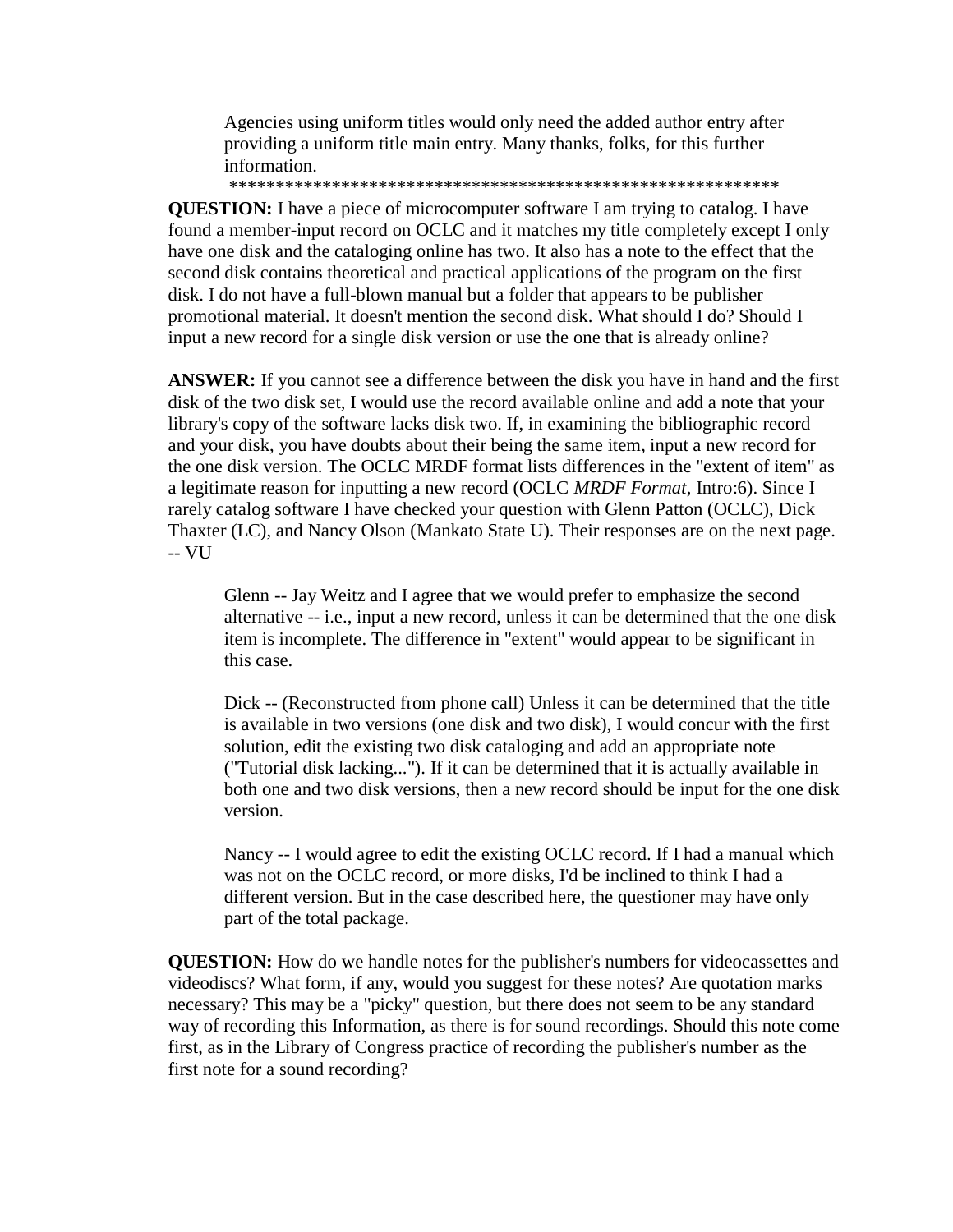**ANSWER:** You are quite right that treatment of publisher's numbers has not been standardized in the way that it has for sound recordings. Numbers associated with AV items are not as meaningful as those put on sound recordings, nor are they used in the same way. These numbers should not go as the first note. Position the note as 1.7B19, i.e., after contents and before local copy notes. I don't think it really matters how they are expressed on the cataloging. The construction most frequently seen on member input OCLC records is to simply quote the number ("1265"). If you think the number needs more context there is nothing wrong with generating a standard phrase for local use to give the number more context, for example: Publisher's number: X-1919-R435. --- Urbanski

**QUESTTON:** Recently I have been cataloging Spanish and German videorecordings. In doing a corporate body search I came across a record in OCLC that treats the copyright statement (Todos los Derechos Reservados) as a corporate body. There is a note on the cataloging ("Videocassette release of a 1983 documentary film by Todos los Derechos Reservados.") and a 110 21. "All rights reserved" is hardly a corporate body but may be construed as one as this statement sometimes follows the copyright statement. Would you comment on this?

**ANSWER:** This is an unfortunate confusion and illustrates the necessity for being extra careful when cataloging materials in a language which is not the cataloger's specialty. It is good practice to keep a dictionary handy and look up the words which constitute phrases that will be treated as meaningful. Had this been done these folks would undoubtedly have realized what was cooking. It is another good opportunity for us to encourage catalogers who are inputting new records into an online system to be extra careful in their cataloging research. Cataloging may seem a routine activity, but it should be remembered that it is a scholarly activity and requires thoroughness and accuracy. --- Urbanski

**QUESTION:** I recently read an explanation which classified a filmstrip accompanied by a sound cassette and a guide to be a kit. The author was distinguishing between a filmstrip with captions printed on it and one without captions. The author indicated that a filmstrip without captions that depended in part for its meaning on the accompanying sound should not be considered to be a filmstrip with accompanying material but should be considered to be a kit. I have never understood that to be the case and am now sort of confused.

**ANSWER:** There are a variety of sure-fire definitions of kits floating about and some of them conflict with others. I am not familiar with the distinction you describe. It is an interesting approach. For most titles issued as a sound recording and filmstrip, the reason for the sound recording is to provide a text for the principal media, the filmstrip. For a filmstrip/sound recording set to be call a kit each unit would need to make sense as an independent item. For instance, if a title called "America In the 20th Century" contained a filmstrip on 20th century scientific inventions and a sound cassette with excerpts of speeches given by 20th century American Presidents, this would probably be a kit. Each unit is independent of the other but together they convey a set of information in a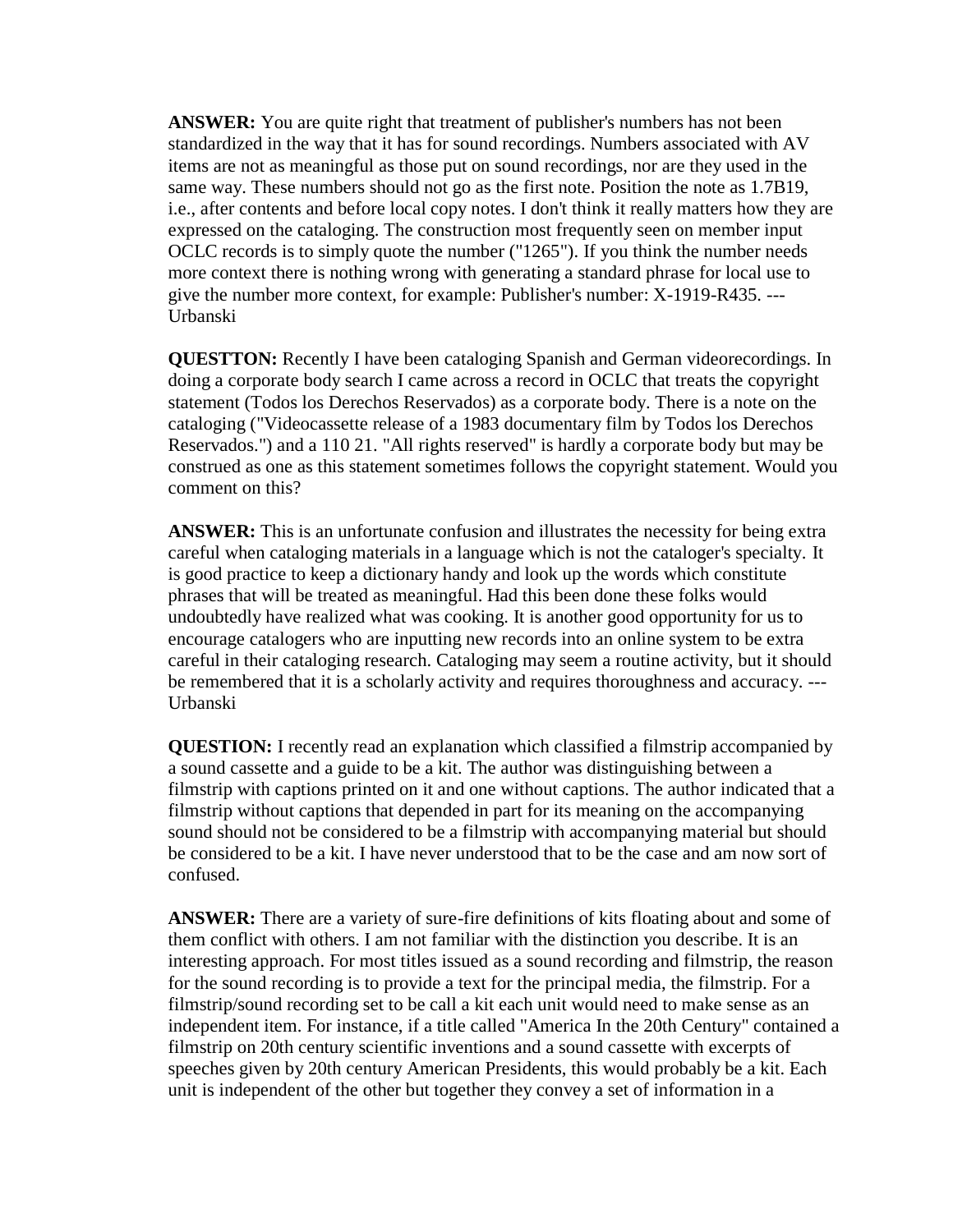cohesive context. People frequently find it difficult to understand that materials that make up a kit usually can stand alone and have intellectual integrity without reference to other parts of the kit. Sound cassettes which accompany filmstrips (whether captioned or not) are usually dependent upon the filmstrip for content integrity. If listened to in isolation they may seem pointless or may convey much less information than when used with the filmstrip. While there may indeed be "kits" that consist of a filmstrip, sound cassette and guide, there are probably a lot more filmstrips accompanied by a sound recording and guide. --- Urbanski

**QUESTION:** I keep seeing credits notes (508) and cast notes (511) in numerical order on OCLC cataloging for films and videos. Is this correct? I thought we were supposed to use the order of notes as shown in AACR2.

**ANSWER:** You are correct. Rule 7.7B says to: "Make notes as set out in the following subrules and in the order given there. 7.7B6 shows the cast note (511) preceding credits note (508). That is the order in which they should appear in cataloging records. --- Urbanski

**QUESTION:** How do you describe the dimensions of a container consistently? Cataloging records on OCLC do not seem to have the dimensions listed in any consistent order. Is there a good rule of thumb for this?

**ANSWER:** Rule 1.5D2 allows the optional addition of the container and its dimensions but does not indicate the order in which the elements of the dimensions should appear. Chapters 3 and 4 both illustrate containers with three dimensions (3.5D5, 4.5D2) but only chapter 10 indicates that dimensions are given in the order of height X width X depth. It is up to the cataloger to decide what dimension is called what. That is why inconsistencies crop up. Most of the time the dimensions are the same and the cataloger can just reorder to their view of the dimension.

Many years ago I drew a three dimensional box in my format and have tried to follow it consistently. I place the container in front of me setting on its bottom and "facing" me so that I can read externally provided information. I measure the surface facing me for height and width and the surface going away from me as the depth. This can lead to some screwy looking h/w/d but it is consistent and usually works out fine.

### **MEMBERSHIP APPLICATION FORM**

Membership in Online Audiovisual Catalogers is available for single or multiple years. The membership year is from January 1 through December 31. Membership includes a subscription to *OLAC Newsletter*. Membership rates are:

> **single year - US - \$7.00 personal ; \$13.00 institutional Non-US - \$9.00 personal ; \$15.00 institutional**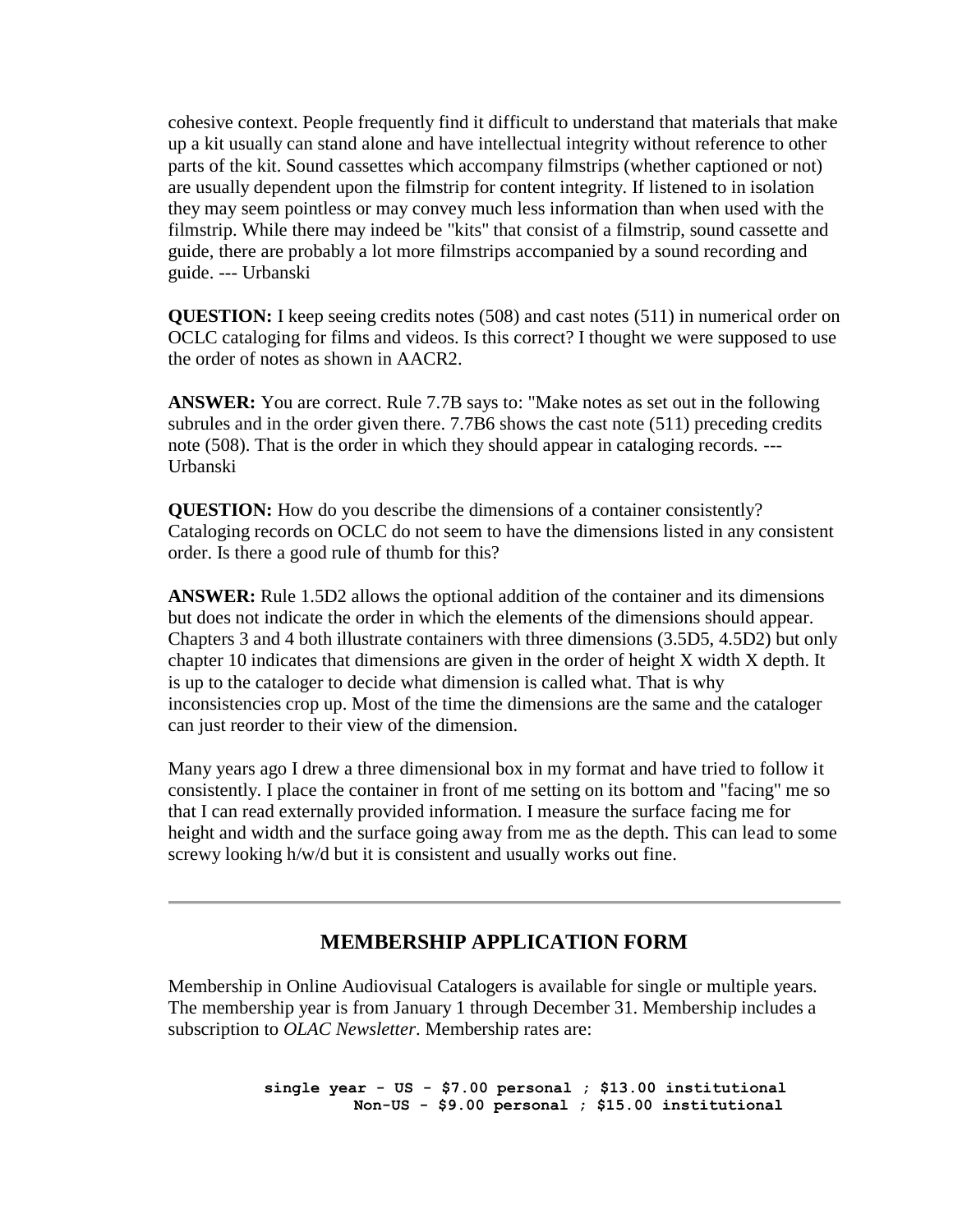**two year - US - \$13.00 personal ; \$25.00 institutional Non-US - \$17.00 personal ; \$29.00 institutional three year - US - \$18.00 personal ; \$36.00 institutional Non-US - \$24.00 personal ; \$42.00 institutional** 

Payment in US funds only, please. Make check payable to ONLINE AUDIOVISUAL CATALOGERS and mail to:

> Catherine Leonardi OLAC Treasurer 3604 Suffolk Durham, NC 27707

\* \* \* \* \* \* \* \* \* \* \* \* \* \* \* \* \* \* \* \* \* \* \* \* \* \* \* \* \* \* \* \* \* \* \* \* \* \* \* \* \* \* \* \* \* \* \* \* \* \*

#### TO APPLY FOR MEMBERSHIP IN OLAC OR TO RENEW YOUR MEMBERSHIP XEROX THE FORM BELOW AND SEND IT TO THE OLAC TREASURER

\* \* \* \* \* \* \* \* \* \* \* \* \* \* \* \* \* \* \* \* \* \* \* \* \* \* \* \* \* \* \* \* \* \* \* \* \* \* \* \* \* \* \* \* \* \* \* \* \* \*

Circle the correct information:

**I wish to ( renew my membership in // join ) OLAC I am enclosing : \$7 \$9 \$13 \$15 for 1988 \$13 \$17 \$25 \$29 for 1988/1989 \$18 \$24 \$36 \$42 for 1988/1989/1990**

#### CHECK HERE IF YOU **DO NOT** WANT YOUR NAME ON A MAILING LIST WHICH IS SOLD TO AV RELATED ORGANIZATIONS

NAME: ADDRESS:

CHECK ONE: PERSONAL \_\_\_\_\_ INSTITUTIONAL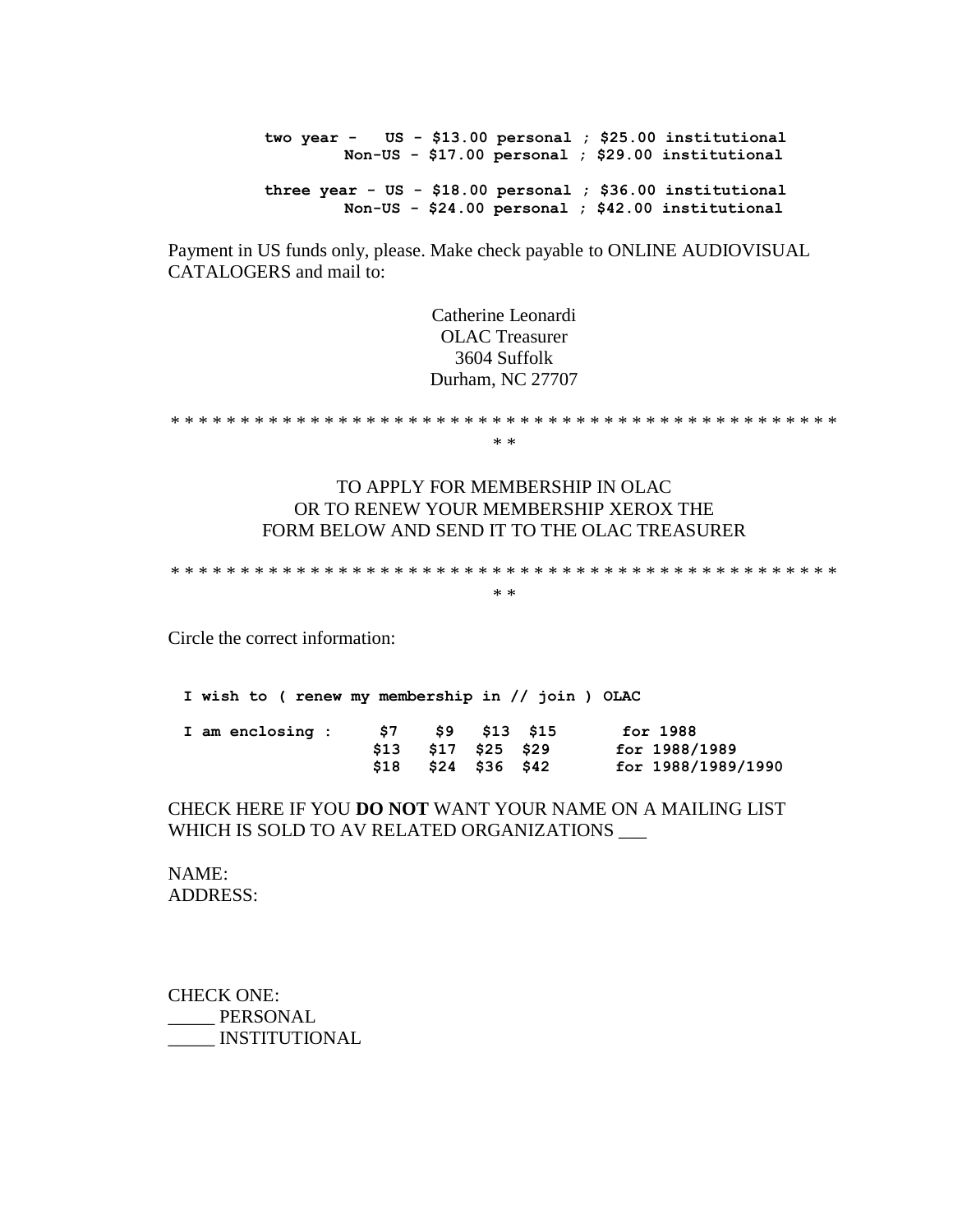#### **The** *OLAC NEWSLETTER*

is a quarterly publication of Online Audiovisual Cataloger, Inc. appearing in March, June, September, and December.

Missing issues must be claimed no later than three months after the month of issue. Claiming deadlines are: June 30 (March issue); September 30 (June issue); December 31 (September issue); and March 31 (December issue.)

ISSN: 0739-1153

#### *OLAC Newsletter* **EDITORIAL STAFF**

 **EDITOR-IN-CHIEF CLAIMS, BACK ISSUES, SUBSCRIPTIONS Grace Agnew Catherine Leonardi 1903 Edinburgh Terrace OLAC Treasurer Atlanta, GA 30307 3604 Suffolk Durham, NC 27707 NEWS AND ARTICLES EDITOR CONFERENCE REPORTS EDITOR Barbara L. DeCoster C. (Bobby) Anna S. (Bobby) Ferguson Library Media Center Louisiana State Library Bellvue Community College 760 Riverside North 300 Landerholm Circle S.E. Baton Rouge, LA 70821 Bellvue, WA 98007 BOOK REVIEW EDITOR QUESTIONS & ANSWERS EDITOR Anne A. Salter Verna Urbanski Atlanta Historical Society Thomas G. Carpenter Library 3101 Andrews Dr. University of North Florida Atlanta, GA 30305 P.O. Box 17605 Jacksonville, FL 32245- 7605**

Materials for publication in the *OLAC Newsletter* should be sent to the appropriate editor. Persons wishing to review books are invited to write to Anne Salter indicating their special areas of interest and qualifications. For AV cataloging questions, contact Verna Urbanski. Articles should be typed, double spaced, and consistent in length and style with other items published in the *Newsletter*. For membership renewal and change of address contact: